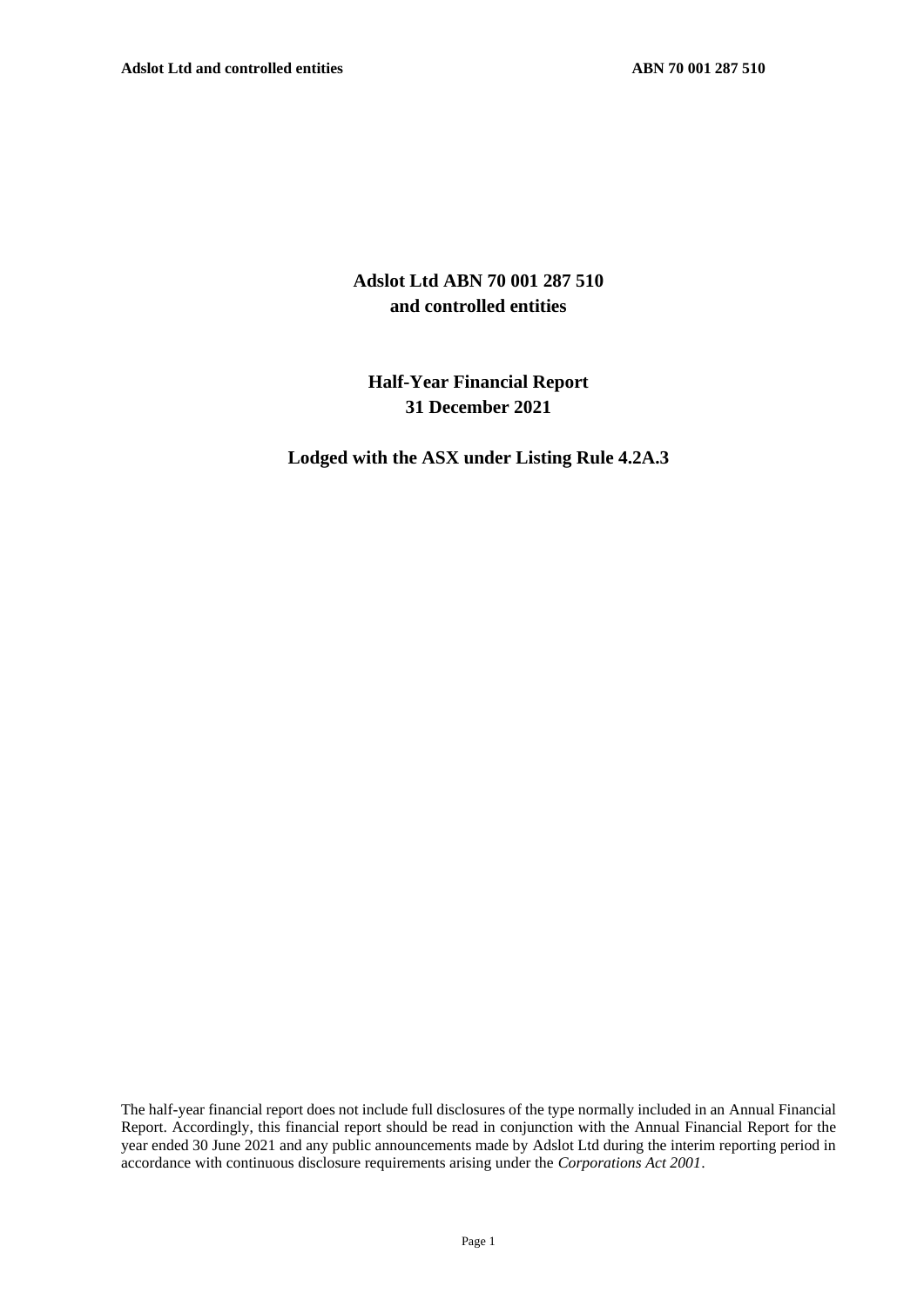## **HALF-YEAR REPORT – 31 DECEMBER 2021 APPENDIX 4D (Rule 4.2A.3) RESULTS FOR ANNOUNCEMENT TO THE MARKET**

|                                                                                                      | December 2021 | December 2020 |               | <b>Movement</b> |  |
|------------------------------------------------------------------------------------------------------|---------------|---------------|---------------|-----------------|--|
|                                                                                                      | \$            | \$            | \$            | $\frac{6}{6}$   |  |
| <b>Total revenue from continuing operations</b>                                                      | 4,385,671     | 4,043,365     | 342,306       | 8%              |  |
| Net loss attributable to members of the parent<br>entity after tax                                   | (1,193,509)   | (2,831,904)   | 1,638,395     | 58%             |  |
| Net loss attributable to members of the parent<br>entity                                             | (1,193,509)   | (2,831,904)   | 1,638,395     | 58%             |  |
| <b>Dividends</b>                                                                                     |               |               |               |                 |  |
| The Group has not proposed or declared to pay dividends.                                             |               |               |               |                 |  |
| <b>Earnings Per Share</b>                                                                            |               | December 2021 | December 2020 |                 |  |
| Weighted average number of ordinary shares on issue used in the<br>calculation of earnings per share |               | 1,981,875,995 |               | 1,854,203,955   |  |

| Diluted loss per share (cents)                                                                 | (0.06)        | (0.15)           |
|------------------------------------------------------------------------------------------------|---------------|------------------|
| Net Tangible Assets per share                                                                  | December 2021 | <b>June 2021</b> |
| Number of ordinary shares on issue used in the calculation of net<br>tangible assets per share | 1,981,875,995 | 1,981,875,995    |
| Net tangible assets per share (cents)                                                          | 0.11          | 0.14             |

Basic loss per share (cents) **(0.06)** (0.15)

#### **Audit**

The Half-Year Financial Report has been subject to review by Grant Thornton Audit Pty Ltd and is not subject to dispute or qualification.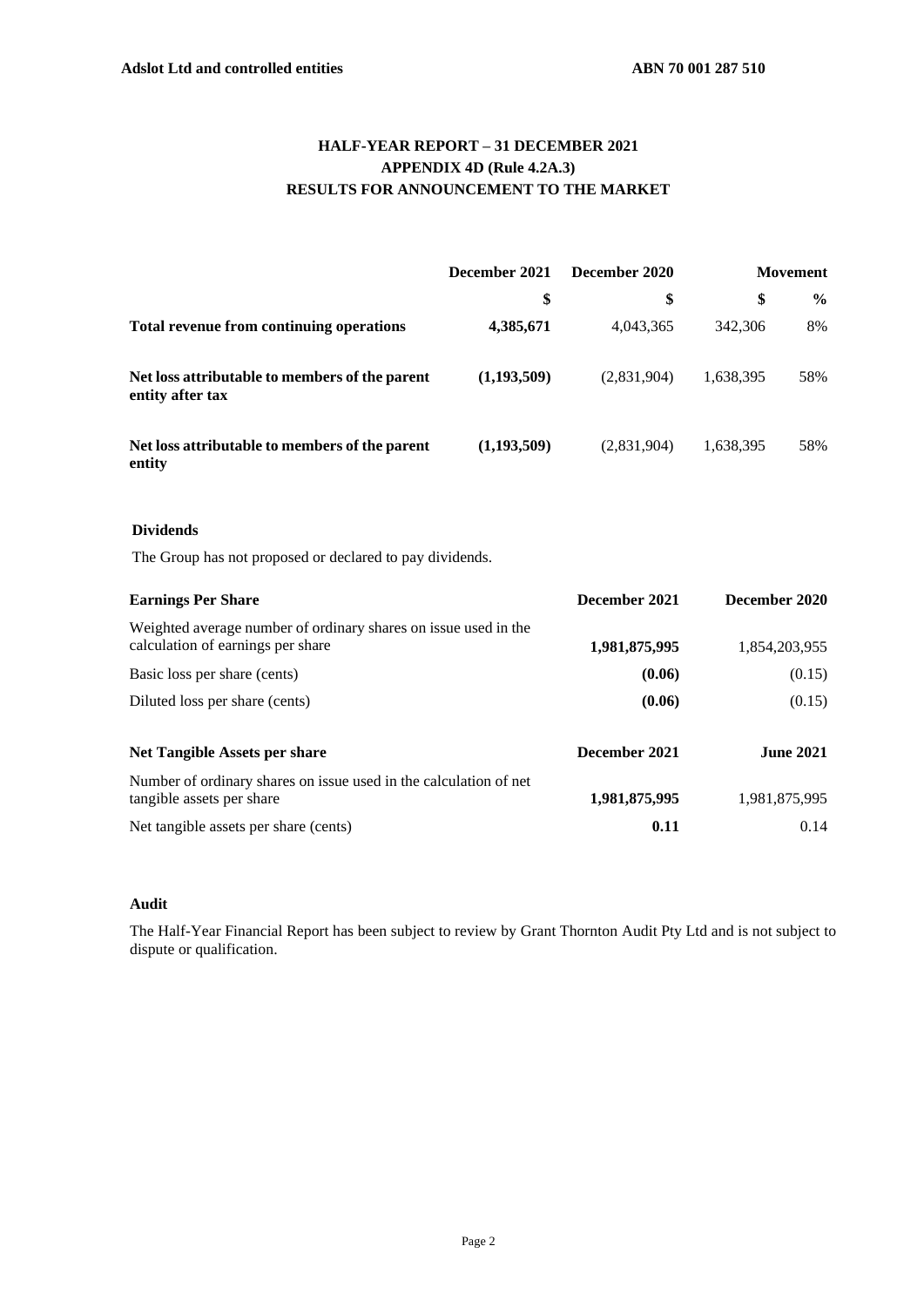## **Directors' Report**

Your Directors submit the financial report of the Company and its controlled entities ("the Group") for the half-year ended 31 December 2021.

#### **Directors**

The names of Directors who held office during or since the end of the half-year:

| <b>Mr Andrew Barlow:</b> | Chairman                   |
|--------------------------|----------------------------|
| <b>Mr Ben Dixon:</b>     | CEO and Executive Director |
| Mr Adrian Giles:         | Non-Executive Director     |
| <b>Ms Sarah Morgan:</b>  | Non-Executive Director     |
| <b>Mr Andrew Dyer:</b>   | Non-Executive Director     |
| <b>Mr Tom Triscari:</b>  | Non-Executive Director (i) |

(i) On 9 August 2021, Mr Tom Triscari was appointed as a US-based Non-Executive Director.

#### **Review of Operations**

Group results for the six months to 31 December 2021, benchmarked against the corresponding six-month period in 2020, were:

|                                     | 6 months to<br>6 months to<br>December 2021<br>December 2020 |             |           | <b>Movement</b> |  |
|-------------------------------------|--------------------------------------------------------------|-------------|-----------|-----------------|--|
|                                     | \$                                                           | \$          | \$        | $\frac{0}{0}$   |  |
| Trading technology revenue          | 3,588,434                                                    | 3,138,209   | 450,225   | 14%             |  |
| Total revenue and other income      | 4,678,246                                                    | 5,014,848   | (336,602) | (7%)            |  |
| EBITDA profit/ (loss)               | 746,385                                                      | (912, 881)  | 1.659.266 | 182%            |  |
| Adjusted EBITDA (loss) <sup>1</sup> | (763,345)                                                    | (912, 881)  | 149,536   | 16%             |  |
| NPAT (loss)                         | (1,193,509)                                                  | (2,831,904) | 1,638,395 | 58%             |  |
| Adjusted NPAT (loss) <sup>1</sup>   | (2,703,239)                                                  | (2,831,904) | 128,665   | 5%              |  |

<sup>1</sup> Adjusted EBITDA (loss) and adjusted NPAT (loss): excluding the reversal of one-off Provision for R&D Claim for Financial Year 2016 in December 2021 from EBITDA and NPAT. Original provision was made in December 2019 (note 5).

#### Revenue

The six months to 31 December 2021 represented the third consecutive half-year of growth in Trading technology revenue, following a challenging period for the media industry globally due to the impacts of the COVID-19 pandemic.

Revenue from Trading Technology fees for the six months to 31 December 2021 at \$3.6 million is a \$450k / 14% increase on the prior corresponding period (pcp) to 31 December 2020. This result was primarily driven by 18% growth in licence fees.

Grant Income for the six months to 31 December 2021 reduced by \$679k compared to the pcp primarily due to reduced COVID-19 stimulus payments. The Group received \$177k for US Paycheck Protection Program loan forgiveness in the current period under review as opposed to \$791k for JobKeeper in the six months to 31 December 2020.

While revenue from trading increased, the reduction in Grant Income resulted in an overall reduction in total revenue and other income for the six months to 31 December 2021 of 7% compared to the pcp to \$4.7 million.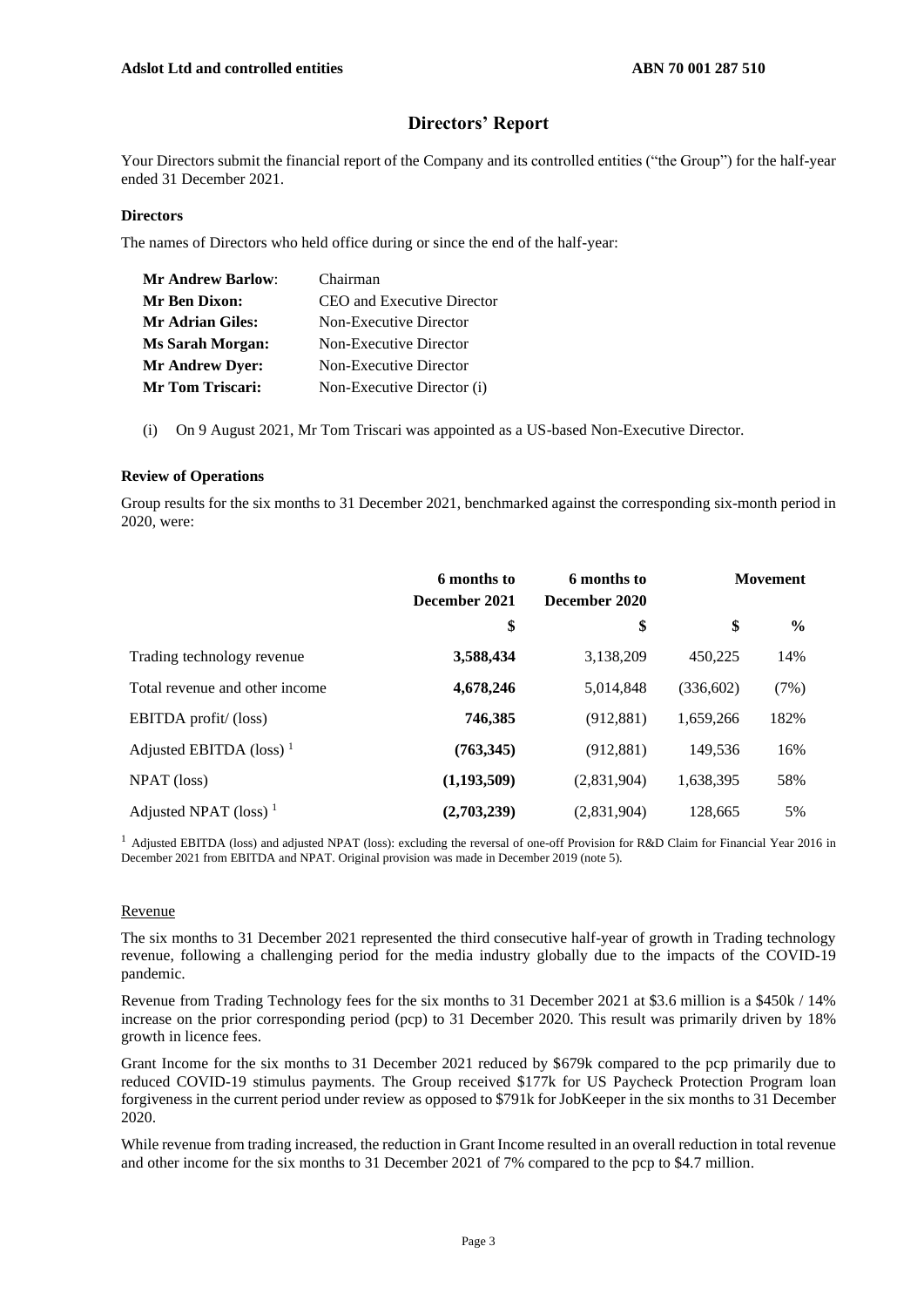Revenue from Services at \$796k million was 12% down on the pcp due to higher one-off market activation fees in the pcp.

#### Symphony

Symphony licence fees at \$2.6 million increased 8% compared to the six months to 30 June 2021 and increased 20% compared to the pcp. Fee growth was driven by increased use of the Symphony Platform by existing markets.

In August 2021, the Group announced the renewal of the multi-market Symphony agreement with GroupM with an effective extension of the term, first signed in August 2016, to at least July 2024. The amended agreement sees the extension of trading terms for the Adslot Media marketplace to all markets where Symphony is deployed. These terms will enable GroupM markets using Symphony to access the integrated Symphony – Adslot Media solution without the need for commercial agreements at a local level.

#### Adslot Media

Trading on the Adslot Media platform in the December 2021 quarter represented the third consecutive quarter of growth. The Total Transaction Value (TTV) of media traded was \$8.4 million, an increase of 49% compared to the September 2021 quarter (\$5.6 million) and an increase of 20% compared to the December 2020 quarter (\$7.0 million). TTV represents the net value of media traded on the Adslot Media platform and is the driver of Adslot trading fees. Adslot trading fees at \$0.6 million was a 4% increase compared to the pcp.

Growth in TTV was driven substantially by initial trading in the United Kingdom following the successful launch of the Group's partner marketplace with GroupM, the world's largest media investment company, as a component of GroupM's Premium Supply initiative.

In addition, substantial progress was made in the activation of a partner marketplace for Kinesso in the United States. The launch of Phase 1 of the Health, Wellness and Lifestyle marketplace for Kinesso (a subsidiary of IPG) was successfully completed in December 2021. This initial phase enables trading of specifically curated and targeted health and wellness inventory across a nominated group of premium publishers. A number of the largest US endemic health publishers have been onboarded including WebMD and Healthline.

The Group notes that despite the successful delivery of its partner marketplace with FlowerShop Media it has experienced delays with trading on the marketplace. The Group is working to collect outstanding trading fees, with \$27k provided as a bad debt provision in the period. The Group continues to explore its options to provide trading capabilities to other players in the cannabis compliant media sector.

#### R&D Tax Incentive Claims

In November 2021 the Group successfully resolved its dispute regarding the historical FY2016 R&D claim.

The matter was settled with Innovation and Science Australia in the Company's favour following appeal to the Administrative Appeals Tribunal. The successful appeal will see an amount of \$1.5 million payable to the Group for R&D activities conducted in FY2016.

Both the Group's FY2016 (\$1.5 million) and FY2021 (\$1.1 million) tax refund payments have been approved and are expected to be paid in the March 2022 quarter.

#### Net profit and Cash Position

Employment costs increased by 8% over the period, noting that the six months to 31 December 2020 included COVID-19 salary reductions across all employees (average of 12%). Operating costs at \$5.4 million reduced by 8% compared to the pcp.

The Adjusted EBITDA loss and Adjusted NPAT loss reduced by 16% and 5% respectively compared to the pcp.

The Group had a cash position of \$3.4 million at 31 December 2021.

#### **Governance**

On 10 August 2021, Mr Tom Triscari was appointed as a non-executive director of the Company. Based in the United States, Mr Triscari brings to the board extensive digital media domain experience and is one of the digital advertising industry's most highly regarded thought-leaders in programmatic advertising.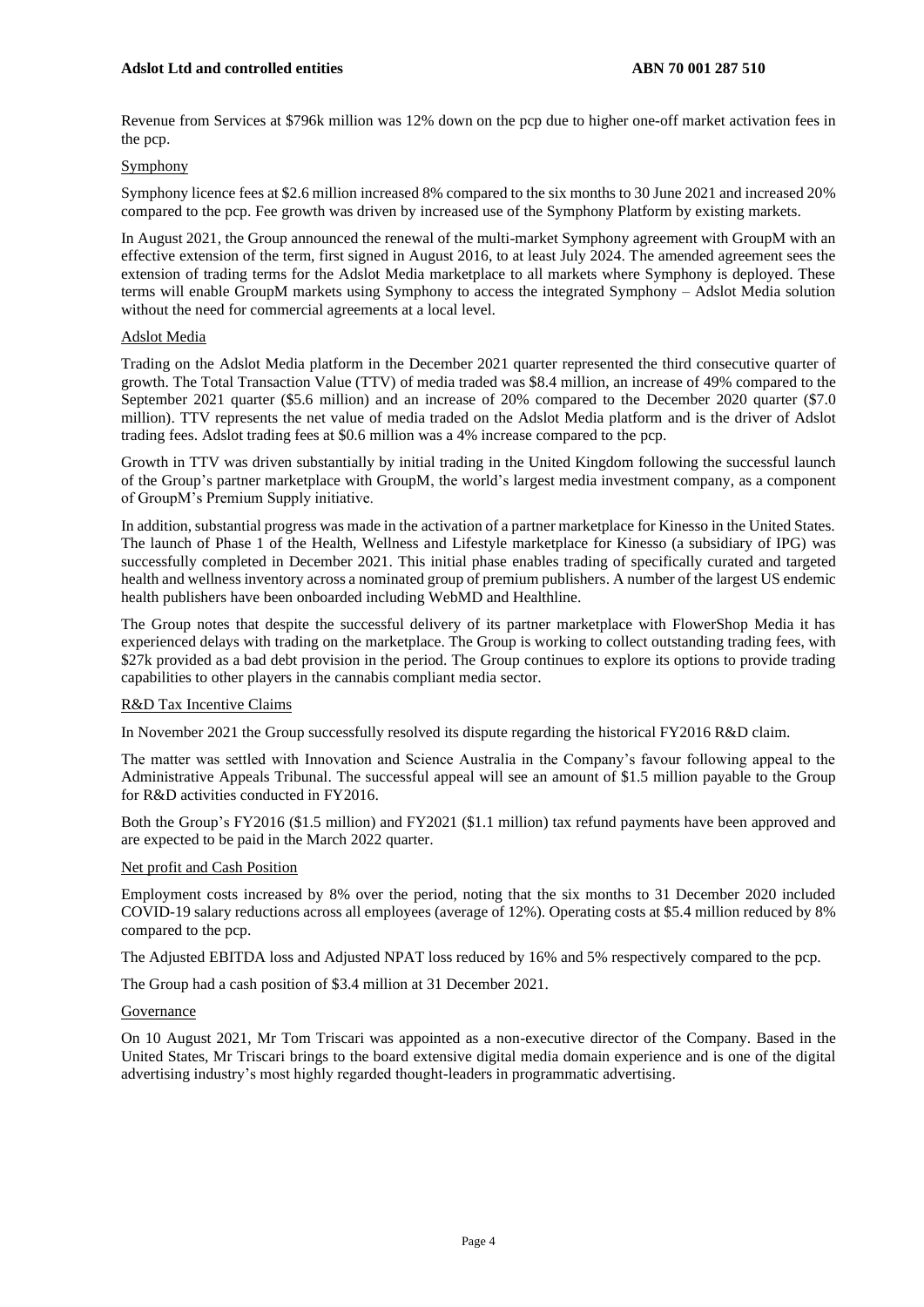#### Future Developments

The Group's core objective is to deliver strong trading fee revenue growth from the Adslot Media platform by activating currently contracted agency groups. Adslot has Master Services Agreements (MSAs) in place with GroupM (WPP), Matterkind (IPG), Havas and Amplifi (Dentsu) and an interim trading arrangement with Publicis. MSAs are also in place with emerging media groups You & Mr Jones and S4 Capital.

Significant increases in trading are expected from the contracted agency groups in the second half of the 2022 financial year across all regions with the majority of growth expected from the US market.

The Group has previously announced multiple agreements for private marketplaces in the US and UK markets including GroupM Supply and Kinesso Wellness marketplaces. Activation of these marketplaces during the second half of the 2022 financial year is expected to be the critical driver of growth in TTV, contributing to the growth in trading fee revenues. The Group believes substantial opportunity exists to replicate these capabilities with additional agency clients and across additional geographies and advertising sectors for existing clients.

With the extension of GroupM trading terms for the Adslot Media marketplace to all markets where Symphony is deployed, initial trading under this framework occurred in the Australian market in January 2022. The Group anticipates that trading activity in Australia will build progressively over 2022.

The Group expects stronger Symphony licence fees in the second half of the 2022 financial year taking into consideration the growth of media managed on the platform. Additional market deployments are expected in the six months to 31 December 2022.

The Group continues to review its operations with careful cost management to maintain an efficient cost base.

#### **Dividends**

The Directors do not recommend the declaration of a dividend. No dividend has been declared or paid during the half-year.

#### **Auditor's Independence Declaration**

The lead auditor's independence declaration for the half-year ended 31 December 2021 under Section 307C of the *Corporations Act 2001* is set out on page 20.

This report is signed in accordance with a resolution of the Board of Directors.

On behalf of the Directors.

**Andrew Barlow Chairman**

Melbourne 24 February 2022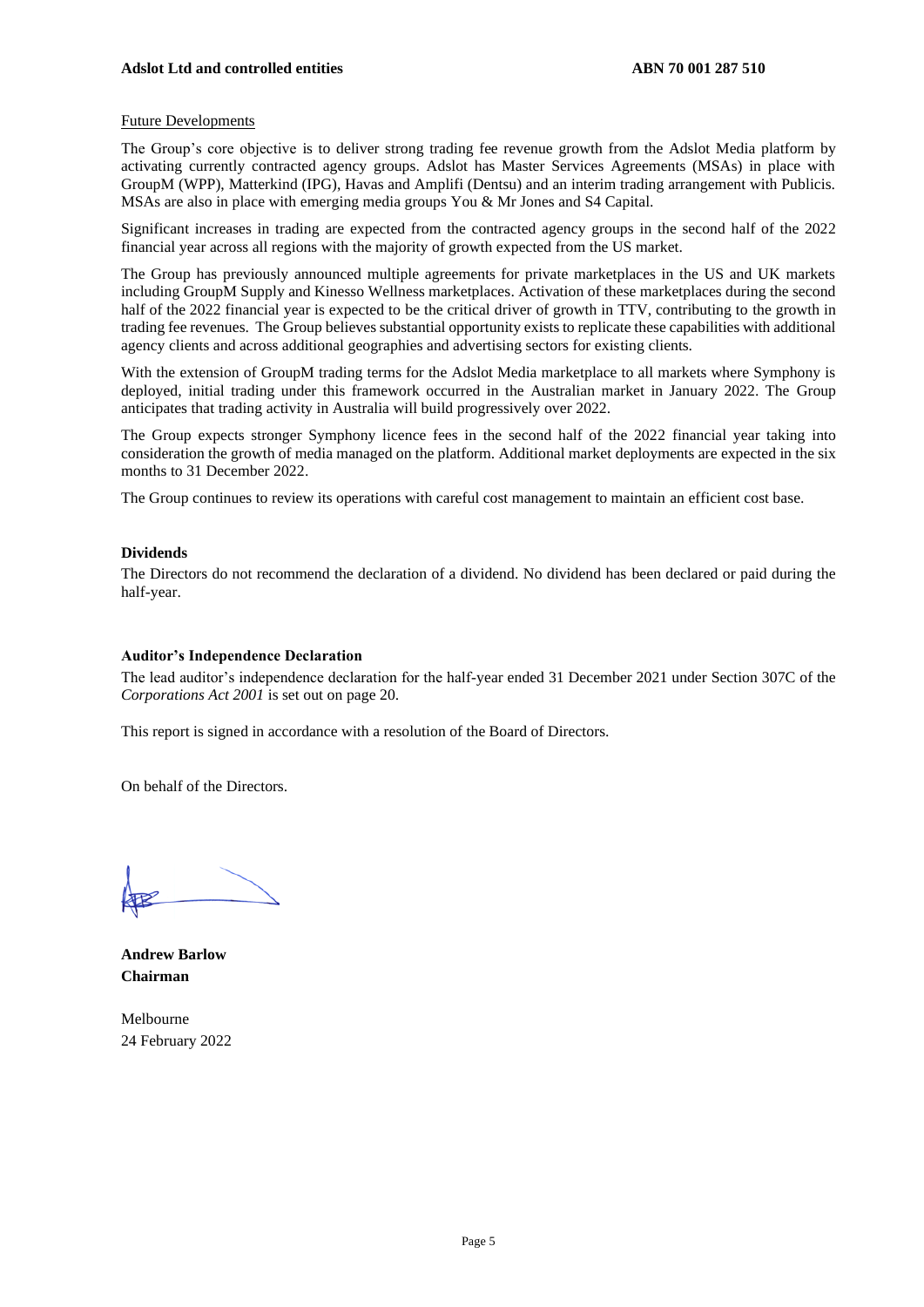|                                                                                      | <b>Note</b>             | December 2021 | December 2020 |
|--------------------------------------------------------------------------------------|-------------------------|---------------|---------------|
|                                                                                      |                         |               | \$            |
| Total revenue from continuing operations                                             | 3                       | 4,385,671     | 4,043,365     |
| Other income                                                                         | 3                       | 292,575       | 971,483       |
| Total revenue and other income                                                       |                         | 4,678,246     | 5,014,848     |
| Hosting & other related technology costs                                             |                         | (613,073)     | (726, 401)    |
| Employee benefits expense                                                            | 4                       | (3,844,913)   | (3,566,800)   |
| Other operating expenses                                                             | $\overline{\mathbf{4}}$ | (1,033,436)   | (1,204,952)   |
| Impairment of receivables                                                            |                         | (27, 488)     | (2,862)       |
| Share based payment expense                                                          |                         | 78,138        | (421,778)     |
| Depreciation and amortisation expenses                                               | 4                       | (1,805,577)   | (1,804,063)   |
| Provision for R&D Claim for financial year 2015/2016                                 | 5                       | 1,527,734     |               |
| R&D write off                                                                        | 5                       | (18,004)      |               |
| <b>Interest Expense</b>                                                              |                         | (42, 144)     | (47, 827)     |
| <b>Total expenses</b>                                                                |                         | (5,778,763)   | (7,774,683)   |
| Loss before income tax expense                                                       |                         | (1,100,517)   | (2,759,835)   |
| Income tax expense                                                                   |                         | (92, 992)     | (72,069)      |
| Loss after income tax expense                                                        |                         | (1, 193, 509) | (2,831,904)   |
| Net loss attributable to members of the parent entity<br>Other comprehensive income: |                         | (1, 193, 509) | (2,831,904)   |
| Items that will be reclassified subsequently to profit or loss                       |                         |               |               |
| Foreign exchange translation                                                         |                         | 27,357        | (39, 582)     |
| Total other comprehensive income                                                     |                         | 27,357        | (39, 582)     |
| Total comprehensive loss for the half-year<br>attributable to members                |                         | (1,166,152)   | (2,871,486)   |
| <b>Earnings per share</b>                                                            |                         |               |               |
| Basic earnings per share (cents)                                                     |                         | (0.06)        | (0.15)        |
| Diluted earnings per share (cents)                                                   |                         | (0.06)        | (0.15)        |

# **Consolidated Statement of Profit or Loss and Other Comprehensive Income For the Half-Year Ended 31 December 2021**

The above Consolidated Statement of Profit or Loss and Other Comprehensive Income should be read in conjunction with the accompanying notes.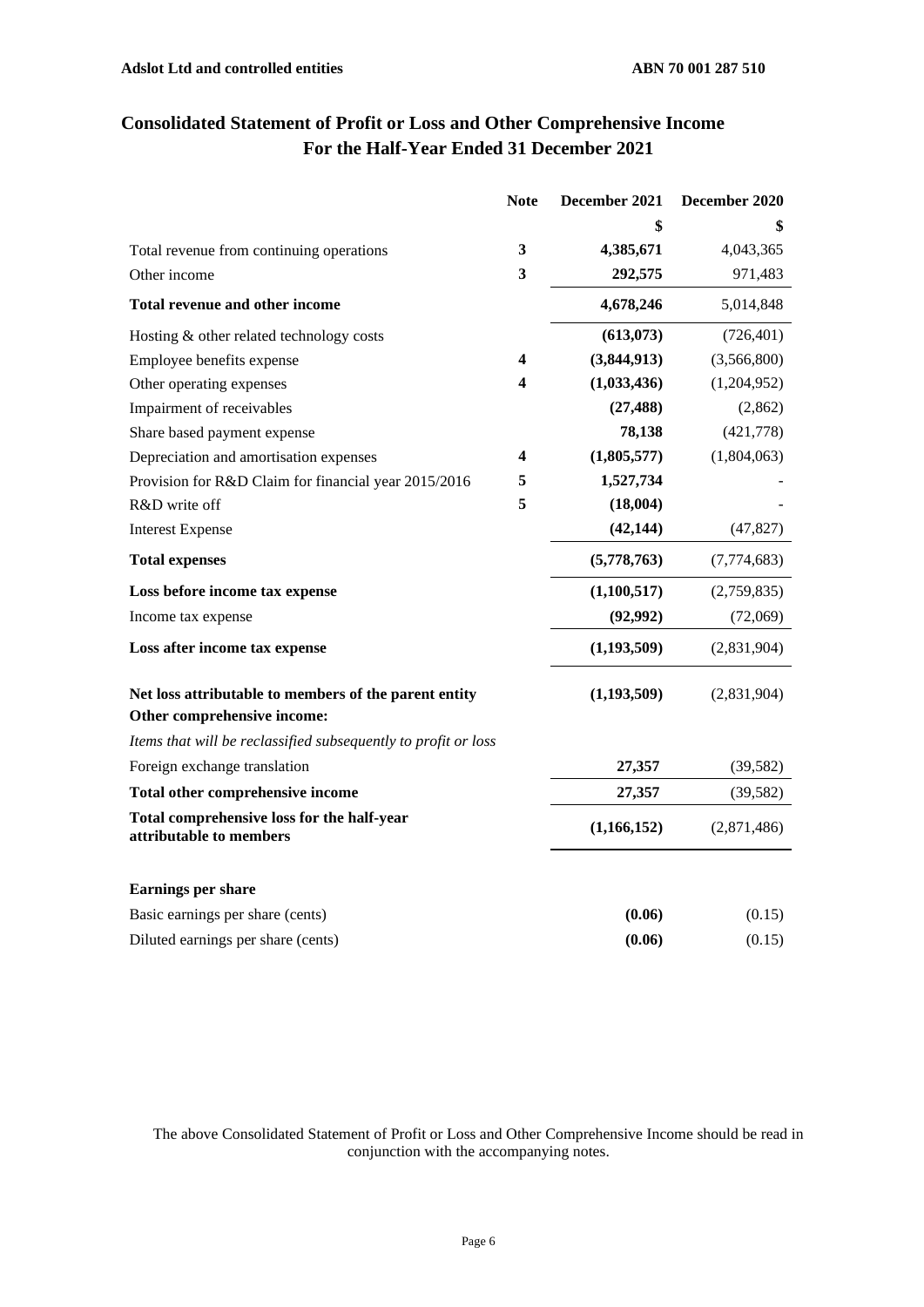## **Consolidated Statement of Financial Position As at 31 December 2021**

|                                      | <b>Notes</b> | December 2021 | <b>June 2021</b> |
|--------------------------------------|--------------|---------------|------------------|
|                                      |              | \$            | \$               |
| <b>Current assets</b>                |              |               |                  |
| Cash and cash equivalents            |              | 3,410,962     | 6,826,853        |
| Trade and other receivables          | 5            | 8,023,013     | 4,040,885        |
| Prepayments                          |              | 216,360       | 249,988          |
| <b>Total current assets</b>          |              | 11,650,335    | 11,117,726       |
| <b>Non-current assets</b>            |              |               |                  |
| Property, plant and equipment        | 7            | 1,509,048     | 1,780,962        |
| Deferred tax assets                  |              | 33,063        | 34,386           |
| Intangible assets                    | 6            | 12,462,207    | 12,694,084       |
| <b>Total non-current assets</b>      |              | 14,004,318    | 14,509,432       |
| <b>Total assets</b>                  |              | 26,654,653    | 25,627,158       |
| <b>Current liabilities</b>           |              |               |                  |
| Trade and other payables             |              | 6,494,501     | 4,516,056        |
| Other liabilities                    | 8            | 357,055       | 641,141          |
| Lease liability                      |              | 469,354       | 594,101          |
| Provisions                           |              | 614,685       | 720,720          |
| <b>Total current liabilities</b>     |              | 7,935,595     | 6,472,018        |
| <b>Non-current liabilities</b>       |              |               |                  |
| Lease liability                      |              | 1,007,037     | 1,161,470        |
| Provisions                           |              | 647,446       | 683,482          |
| Deferred tax liabilities             |              | 33,063        | 34,386           |
| <b>Total non-current liabilities</b> |              | 1,687,546     | 1,879,338        |
| <b>Total liabilities</b>             |              | 9,623,141     | 8,351,356        |
| Net assets                           |              | 16,031,512    | 17,275,802       |
|                                      |              |               |                  |
| <b>Equity</b>                        |              |               |                  |
| Issued capital                       | 10           | 155,607,845   | 155,607,845      |
| Reserves                             |              | 1,422,478     | 1,473,259        |
| <b>Accumulated losses</b>            |              | (140,998,811) | (139, 805, 302)  |
| <b>Total equity</b>                  |              | 16,031,512    | 17,275,802       |

The above Consolidated Statement of Financial Position should be read in conjunction with the accompanying notes.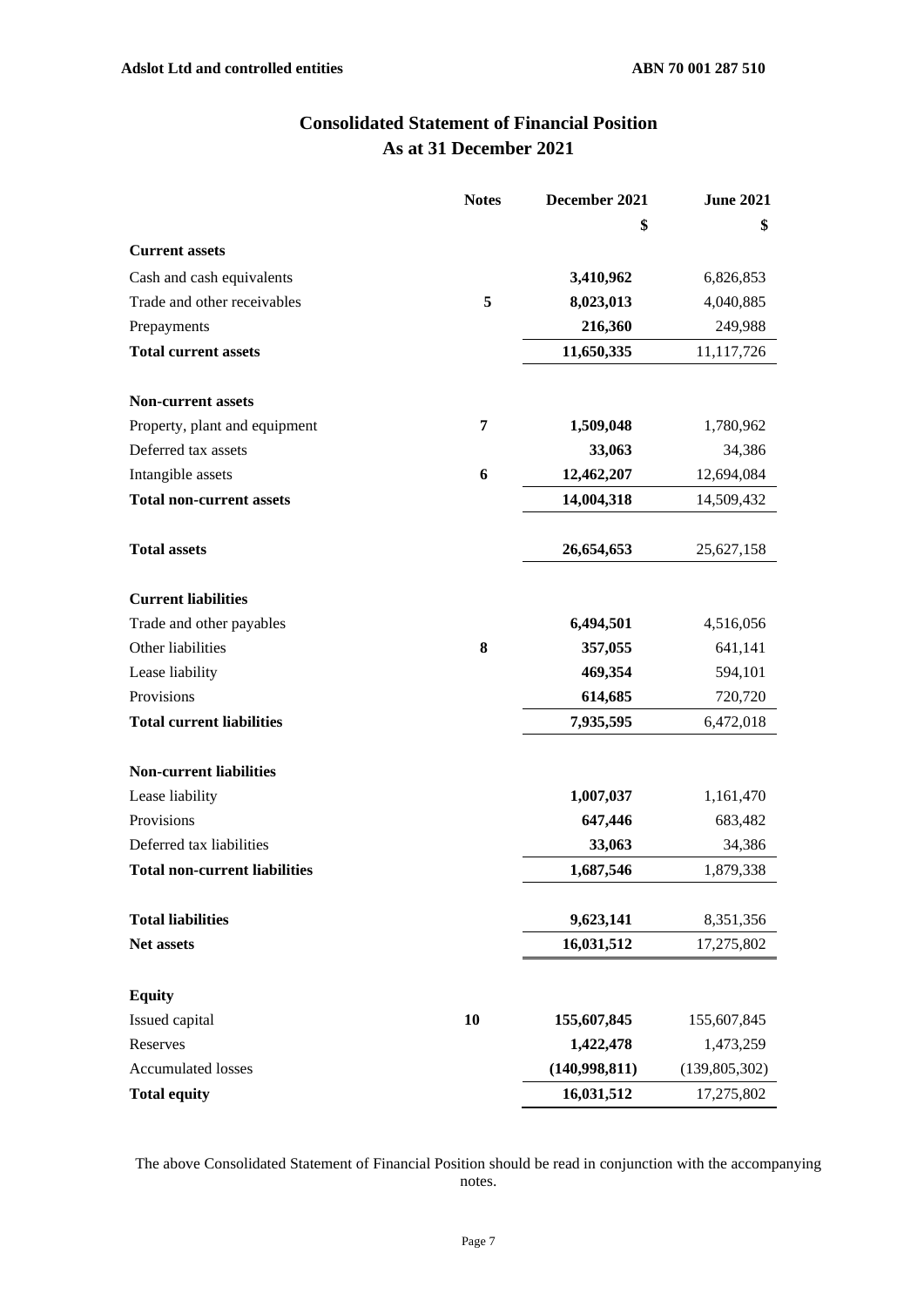# **Consolidated Statement of Changes in Equity For the Half-Year Ended 31 December 2021**

## **31 December 2021**

|                                                                                                                            | <b>Notes</b> | <b>Issued</b><br>Capital | <b>Reserves</b> | <b>Accumulated</b><br><b>Losses</b><br>\$ | <b>Total</b><br><b>Equity</b> |
|----------------------------------------------------------------------------------------------------------------------------|--------------|--------------------------|-----------------|-------------------------------------------|-------------------------------|
| <b>Balance at 1 July 2021 reported</b>                                                                                     |              | 155,607,845              | 1,473,259       | (139,805,302)                             | 17,275,802                    |
| Movement in foreign exchange translation reserve                                                                           |              |                          |                 |                                           |                               |
| Other comprehensive income/(loss)                                                                                          |              |                          | 27,357          |                                           | 27,357                        |
| Loss attributable to members of the company                                                                                |              |                          |                 | (1,193,509)                               | (1,193,509)                   |
| Total comprehensive income/(loss)                                                                                          |              |                          | 27,357          | (1,193,509)                               | (1,193,509)                   |
| Transactions with equity holders in their<br>capacity as equity holders<br>Contributions of equity, net of capital raising | 9            |                          |                 |                                           |                               |
| costs<br>Increase/(decrease) in employees share based<br>payments reserve                                                  |              |                          | (78, 138)       |                                           | (78, 138)                     |
|                                                                                                                            |              |                          | (78, 138)       |                                           | (78, 138)                     |
| <b>Balance 31 December 2021</b>                                                                                            |              | 155,607,845              | 1,422,478       | (140,998,811)                             | 16,031,512                    |

## **31 December 2020**

|                                                                         | <b>Notes</b> | <b>Issued</b><br>Capital | <b>Reserves</b> | <b>Accumulated</b><br>Losses | <b>Total</b><br><b>Equity</b> |
|-------------------------------------------------------------------------|--------------|--------------------------|-----------------|------------------------------|-------------------------------|
|                                                                         |              | \$                       | \$              | \$                           |                               |
| <b>Balance at 1 July 2020 reported</b>                                  |              | 151,866,361              | 939,474         | (133, 524, 528)              | 19,281,307                    |
| Movement in foreign exchange translation reserve                        |              |                          | (39, 582)       |                              | (39, 582)                     |
| Other comprehensive income/(loss)                                       |              |                          | (39,582)        |                              | (39, 582)                     |
| Loss attributable to members of the company                             |              |                          | ۰               | (2,831,904)                  | (2,831,904)                   |
| Total comprehensive income/(loss)                                       |              |                          | (39, 582)       | (2,831,904)                  | (2,871,486)                   |
| Transactions with equity holders in their<br>capacity as equity holders |              |                          |                 |                              |                               |
| Contributions of equity, net of capital raising<br>costs                | 9            | 3,439,053                |                 | ۰                            | 3,439,053                     |
| Increase/(decrease) in employees share based<br>payments reserve        |              |                          | 421,778         |                              | 421,778                       |
|                                                                         |              | 3,439,053                | 421,778         |                              | 3,860,831                     |
| <b>Balance 31 December 2020</b>                                         |              | 155,305,414              | 1,321,670       | (136, 356, 432)              | 20,270,652                    |

The above Consolidated Statement of Changes in Equity should be read in conjunction with the accompanying notes.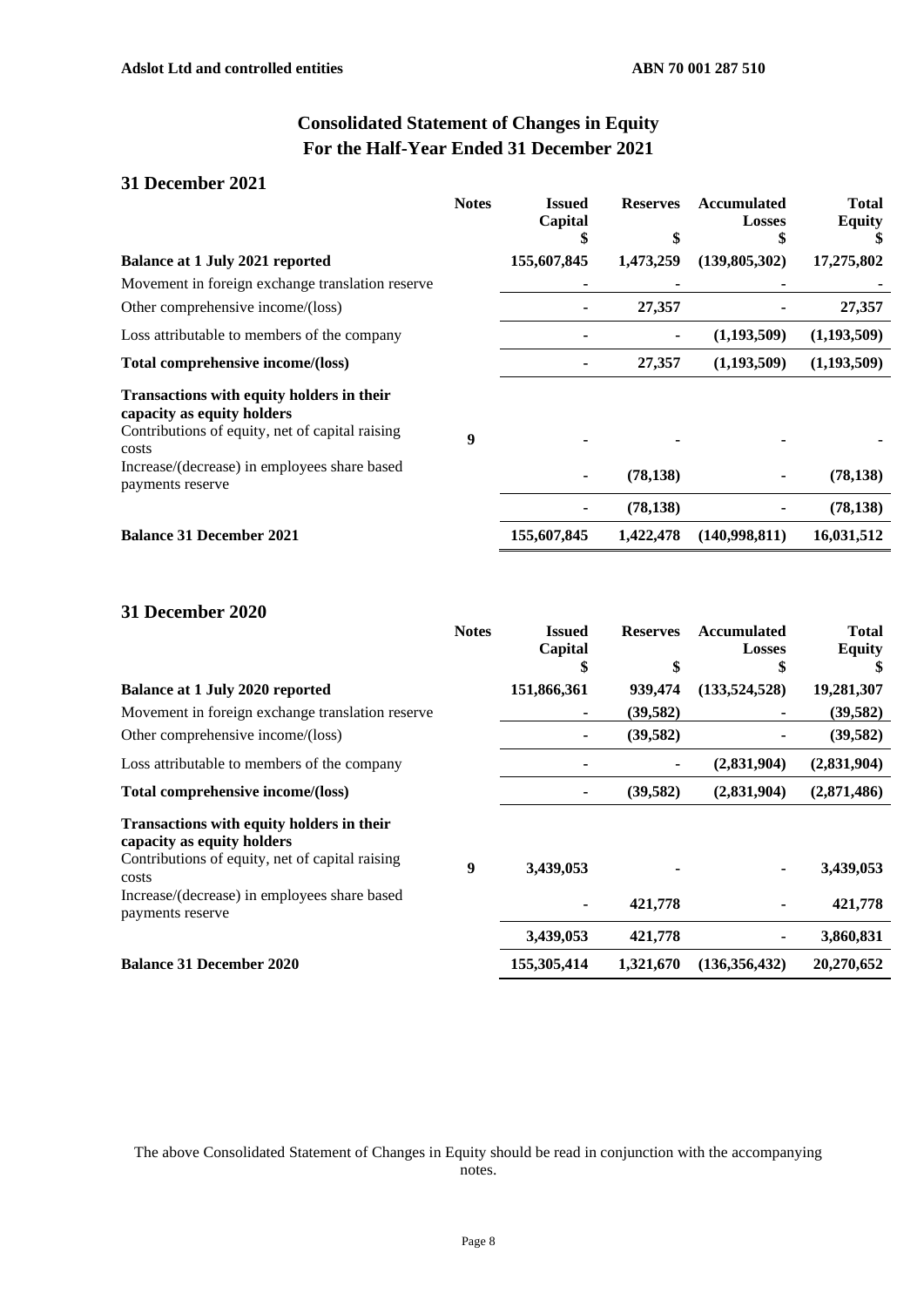# **Consolidated Statement of Cash Flows For the Half-Year Ended 31 December 2021**

|                                                            | <b>Note</b> | December 2021 | December 2020 |
|------------------------------------------------------------|-------------|---------------|---------------|
|                                                            |             | \$            |               |
| <b>Cash flows from operating activities</b>                |             |               |               |
| Receipts from trade and other debtors                      |             | 7,315,758     | 6,215,939     |
| Interest received                                          |             | 1,344         | 9,659         |
| Government grants                                          |             | 177,236       | 901,558       |
| Payments to trade creditors, other creditors and employees |             | (8,828,846)   | (6,767,305)   |
| Income tax refund                                          |             |               | 1,118         |
| Interest paid                                              |             | (43, 282)     | (51, 359)     |
| Net cash inflows/(outflows) from operating activities      |             | (1,377,790)   | 309,610       |
| <b>Cash flows from investing activities</b>                |             |               |               |
| Payments for property, plant and equipment                 |             | (30, 256)     |               |
| Payment for intangible assets                              |             | (1,626,338)   | (1,696,322)   |
| Net cash outflows from investing activities                |             | (1,656,594)   | (1,696,322)   |
| <b>Cash flows from financing activities</b>                |             |               |               |
| Proceeds from issue of shares                              |             |               | 3,674,000     |
| Proceeds from borrowings                                   | 8           | (177, 236)    |               |
| Payments of equity raising costs                           |             | (7, 585)      | (218, 394)    |
| Payments for leased assets                                 |             | (306, 639)    | (364, 773)    |
| Net cash inflows/(outflows) from financing activities      |             | (491, 460)    | 3,090,833     |
| Net increase/(decrease) in cash held                       |             | (3,525,844)   | 1,704,121     |
| Cash at the beginning of the half-year                     |             | 6,826,853     | 6,160,440     |
| Effect of exchange rate changes on cash                    |             | 109,953       | (389, 831)    |
| Cash at the end of the half-year                           |             | 3,410,962     | 7,474,730     |

The above Consolidated Statement of Cash Flows should be read in conjunction with the accompanying notes.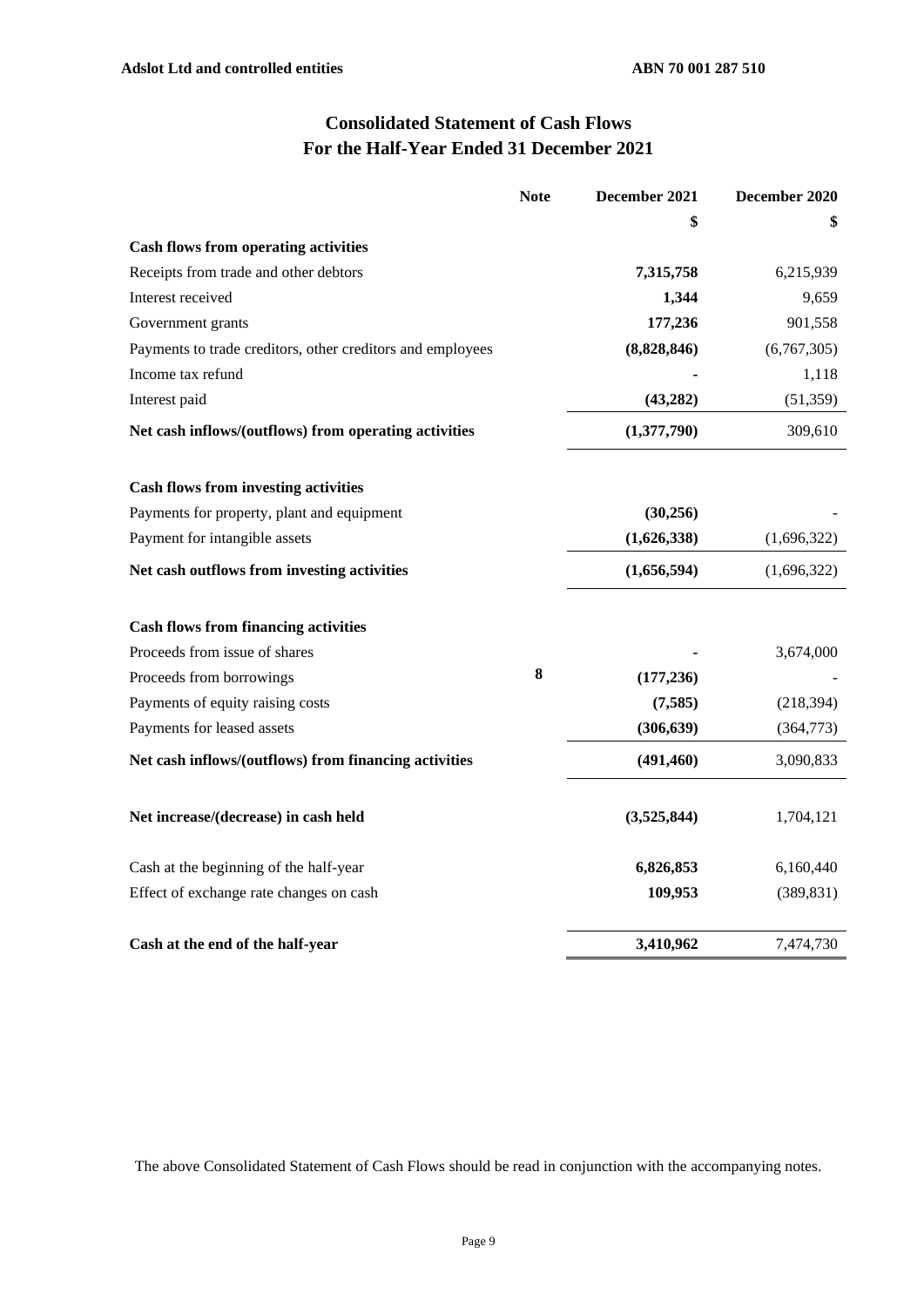### **Note 1: Basis of preparation of half-year financial report**

This general purpose financial report for the half-year ended 31 December 2021 has been prepared in accordance with Australian Accounting Standard AASB 134 *Interim Financial Reporting* and the *Corporations Act 2001*. Compliance with AASB 134 ensures compliance with International Financial Reporting Standard IAS 34 *Interim Financial Reporting*.

This interim financial report does not include all the notes of the type normally included in an annual financial report. Accordingly, this report is to be read in conjunction with the Annual Report for the year ended 30 June 2021 and any public announcements made by Adslot Ltd during the half-year in accordance with continuous disclosure requirements arising under the *Corporations Act 2001*.

#### **a) Reporting basis and conventions**

The half-year consolidated financial statements have been prepared on an accruals basis and are based upon historical costs. All amounts are presented in Australian dollars, unless otherwise noted.

The accounting policies and methods of computation adopted in the preparation of the half-year financial report are consistent with those adopted and disclosed in the Group's annual financial report for the year ended 30 June 2021. These accounting policies are consistent with Australian Accounting Standards and with International Financial Reporting Standards.

The Group has adopted all of the new, revised or amended Accounting Standards and Interpretations issued by the Australian Accounting Standards Board (AASB) that are mandatory for the current reporting period. The adoption of these Accounting Standards and Interpretations did not have a significant impact on the financial performance or position of the Group.

#### **New standards and interpretations issued**

The following agenda decision to existing standards has been published and are mandatory for accounting periods beginning on or after 1 July 2021.

IFRIC agenda decision on configuration or customisation costs in a cloud computing arrangement The IFRS Interpretations Committee (IFRIC) published an agenda decision clarifying how arrangements in relation to configuration and customisation costs of cloud technology, Software-as-a-Service (SaaS), should be accounted for, as follows:

- in limited circumstances, certain configuration and customisation activities undertaken in implementing SaaS arrangements may give rise to a separate asset where the customer controls the IP of the underlying software code; and
- in all other instances, configuration and customisation costs will be an operating expense. They are generally recognised in profit or loss as the customisation and configuration services are performed or, in certain circumstances, over the SaaS contract term when access to the cloud application software is provided.

The IFRIC agenda decision will necessitate a change in the Group's accounting policy in relation to upfront configuration and customisation costs incurred in implementing SaaS arrangements.

The Group does not recognise any current SaaS arrangements as assets and cost of all current SaaS arrangements are expensed as operational expenses as services are received over the contract term.

#### **Other standards and interpretations**

There are no other standards, amendments or interpretations that are not yet effective and that are expected to have a material impact on the Group in the current or future accounting periods.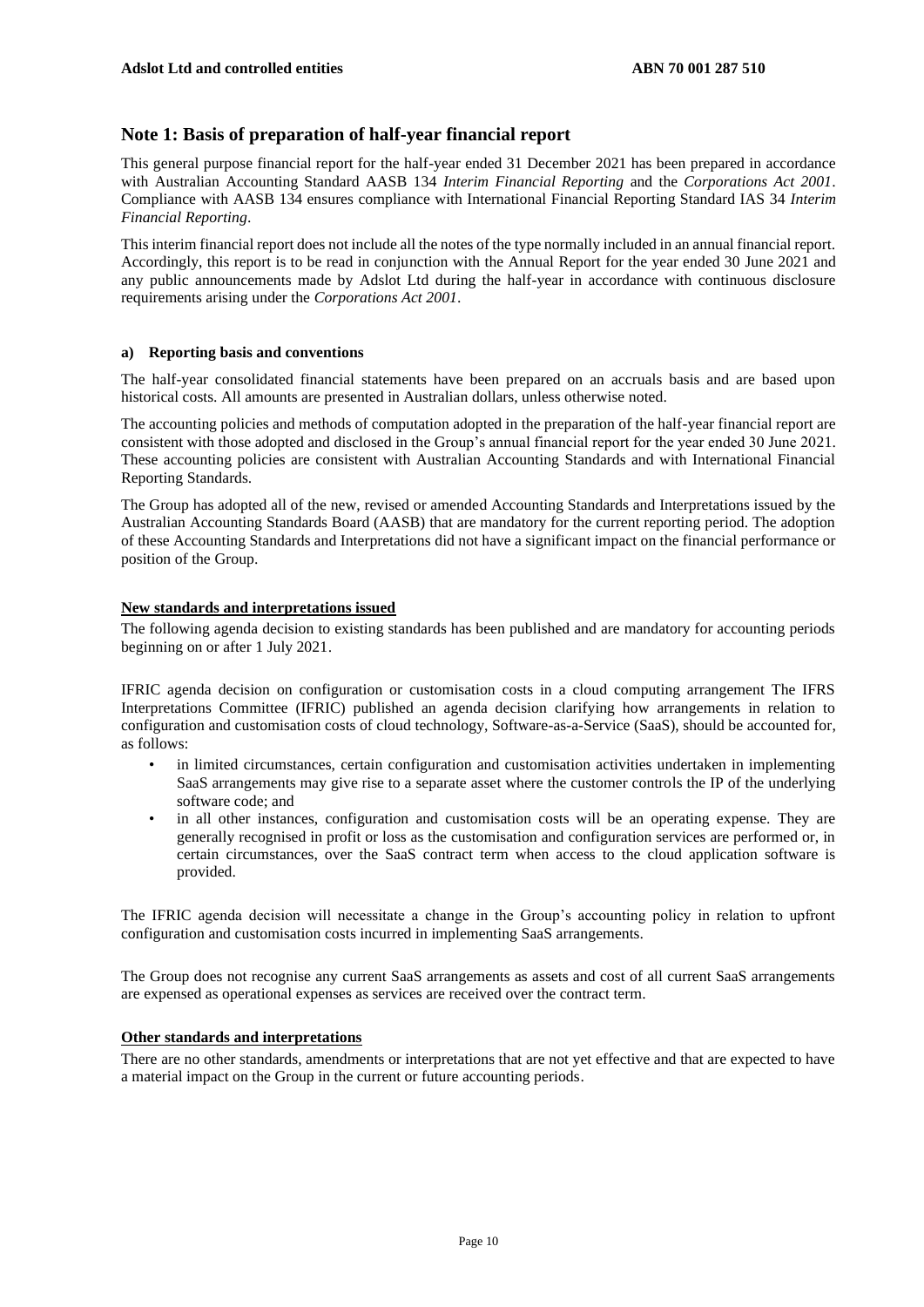#### **b) Going Concern**

Management continues to invest resources to support growth in trading fees.

The Group incurred a net loss of \$1.2 million during the half year ended 31 December 2021.

The net cash outflow of \$3.5 million in the period under review included outflows from operating activities of \$1.4 million, investing activities of \$1.7 million and financing activities of \$0.5 million. Management anticipates incurring further net cash outflows from operations until such time as sufficient revenue growth is achieved.

As previously announced to the market, the historical R&D Tax Incentive claim for the year ended 30 June 2016 was successfully resolved on appeal to the Administrative Appeals Tribunal.

The FY16 and FY21 R&D claims of \$1.5 million and \$1.1 million respectively are expected to be received in the March 2022 quarter.

A delay in expected growth in revenues and/or a delay in payment of the outstanding R&D claims has the potential to create a cash flow risk to the Group which could affect its ability to pay its debts as and when they fall due, and to realise its assets in the normal course of business.

However, the Directors believe the Group will be able to continue to pay its debts as and when they fall due for the following reasons:

- the Group had a cash position of \$3.4 million at 31 December 2021;
- an additional \$2.6 million in cash is expected to be received in the March 2022 quarter from the FY16 and FY21 R&D claims;
- Symphony licence fees are largely recurring and predictable;
- ongoing cost management initiatives;
- the opportunity to implement further cost reductions; and
- the Group has a proven track record of successfully raising capital from existing and new investors.

As part of the directors' consideration of the appropriateness of adopting the going concern basis in preparing the financial statements, the ongoing impacts of the COVID-19 pandemic on the Group's current and future earnings were critically reviewed. It is noted that global digital media spends have returned to, or in some markets exceeded, pre-COVID-19 levels.

Accordingly, the Directors believe there exists a reasonable expectation that the Group can continue to pay its debts as and when they fall due, and the financial report has been prepared on a going concern basis.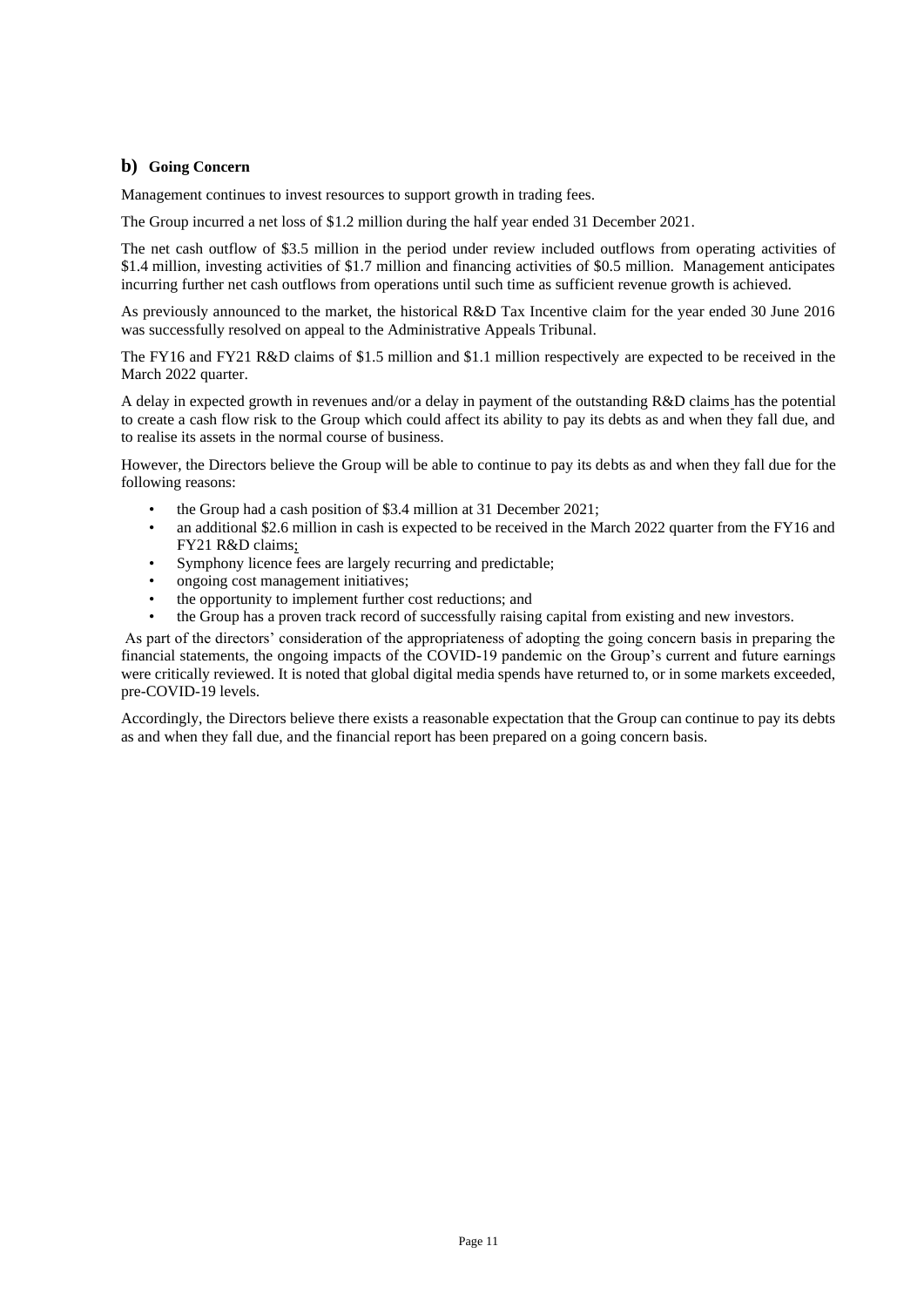## **Note 2: Segment Information**

The Group's Total Revenue and Other Income (Note 3) and its non-current assets (other than financial instruments) are divided into the following geographical areas:

|                      | 2021<br>\$     |                                     | 2020<br>\$     |                                     |
|----------------------|----------------|-------------------------------------|----------------|-------------------------------------|
|                      | <b>Revenue</b> | <b>Non-Current</b><br><b>Assets</b> | <b>Revenue</b> | <b>Non-Current</b><br><b>Assets</b> |
| Australia (Domicile) | 2,393,149      | 13,964,575                          | 3,211,033      | 15,229,872                          |
| <b>EMEA</b>          | 888,228        | 2,436                               | 766,436        | 714                                 |
| The Americas         | 237,500        | 4,244                               | 63,128         | 2,114                               |
| Other countries      | 1,159,369      |                                     | 974,251        | 2,886                               |
| <b>Total</b>         | 4,678,246      | 13,971,255                          | 5,014,848      | 15,235,586                          |

Revenues from external customers in the Group's domicile, Australia, as well as other major geographical areas have been attributed based on the customer's geographical location. There is no individual foreign country where 10% or more of the Group's revenue from services rendered could be attributed to.

#### **Major customers**

The Group provides services to and derives revenue from a number of customers across all the divisions. The Group had certain customers whose revenue individually represented 10% or more of the Group's total revenue from services rendered.

For the half year to 31 December 2021, one customer accounted for 10% or more of revenue from services rendered (2020: one).

#### **Note 3: Revenue and Other Income**

|                                          | December 2021 | December 2020 |
|------------------------------------------|---------------|---------------|
|                                          | \$            | \$            |
| <b>Revenue</b>                           |               |               |
| Revenue from Trading Technology          | 3,588,434     | 3,138,209     |
| Revenue from Services                    | 796,418       | 900,220       |
| Total revenue from services rendered     | 4,384,852     | 4,038,429     |
| Interest income                          | 819           | 4,936         |
| Total revenue from continuing operations | 4,385,671     | 4,043,365     |
| <b>Other income</b>                      |               |               |
| Grant income (i)                         | 292,575       | 971,483       |
| Total other income                       | 292,575       | 971,483       |
| Total revenue and other income           | 4,678,246     | 5,014,848     |

(i) In the half year to December 2020, the Group qualified for JobKeeper stimulus \$791,100, for the Export Market Development grant \$18,558 and has FY21 R&D grant accrued \$161,825 while in the period to December 2021, cash from government stimulus only includes US Paycheck Protection Program payment of \$177,236 (see note 8) and FY22 R&D grant accrued \$115,339.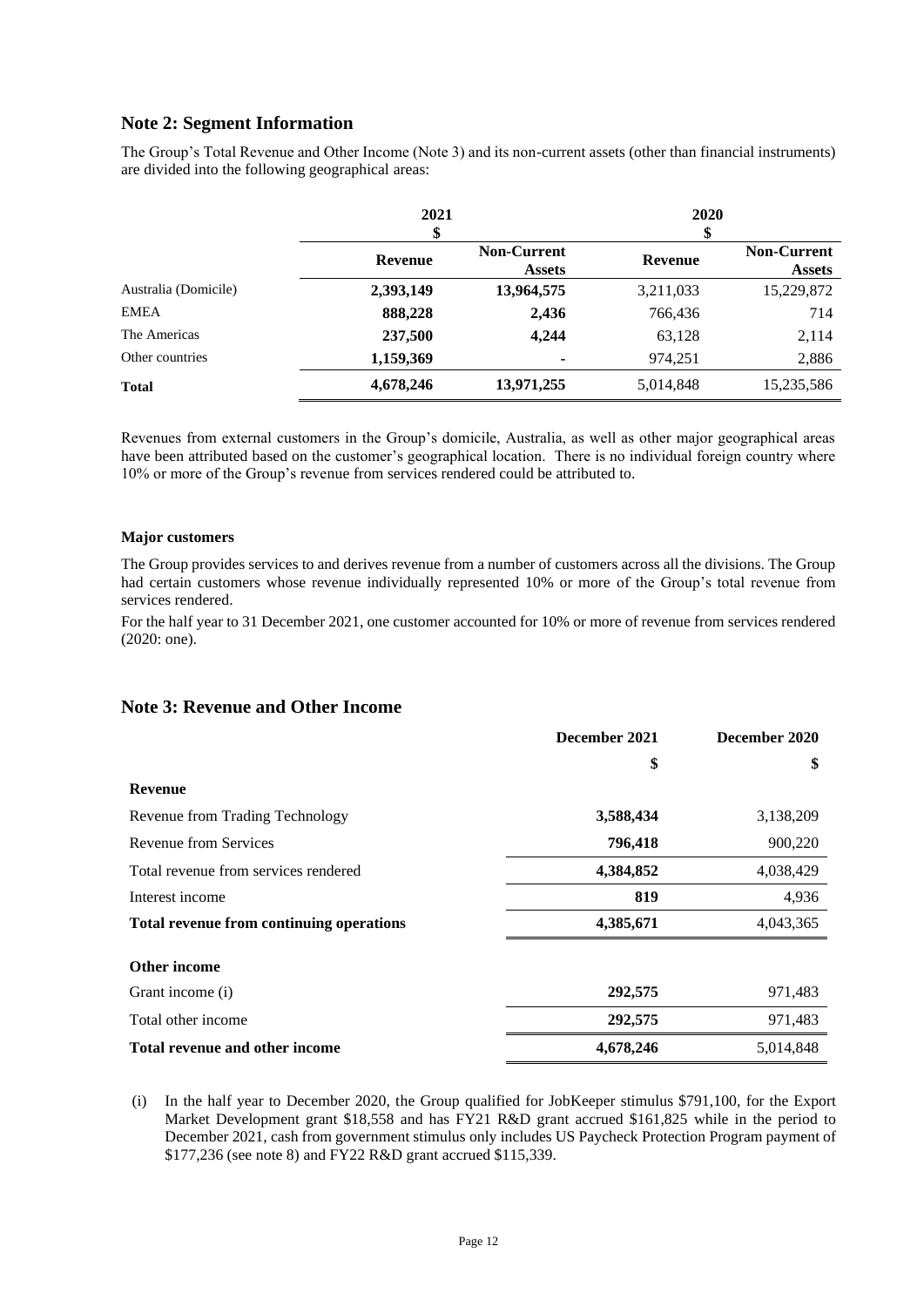## **Note 4: Expenses**

Loss before income tax includes the following specific expenses:

|                                            | December 2021 | December 2020 |
|--------------------------------------------|---------------|---------------|
|                                            | \$            | \$            |
| Other operating expenses                   |               |               |
| Recruitment costs                          | 38,951        | 4,997         |
| Directors' fees (i)                        | 125,502       | 62,500        |
| Marketing costs                            | 5,454         | 7,856         |
| Lease-rental premises                      | 100,182       | 131,644       |
| Listing & registrar fees                   | 44,275        | 30,465        |
| Legal expense                              | 142,674       | 49,602        |
| Travel expense                             | 9,582         | 6,670         |
| Consultancy fees                           | 88,049        | 267,666       |
| Audit and accountancy fees                 | 116,780       | 108,771       |
| Other expenses                             | 361,987       | 534,781       |
| <b>Total operating expenses</b>            | 1,033,436     | 1,204,952     |
| <b>Depreciation and amortisation</b>       |               |               |
| Amortisation – Software development costs  | 1,506,625     | 1,416,072     |
| Amortisation – Right of Use Assets         | 289,932       | 378,796       |
| Depreciation – Computer & equipment        | 8,110         | 7,565         |
| Depreciation – Plant and equipment         | 910           | 1,630         |
| <b>Total depreciation and amortisation</b> | 1,805,577     | 1,804,063     |

(i) All directors' fees were waived from July 2020 to September 2020 in the half to December 2020.

|                                                                                     | December 2021 | December 2020 |
|-------------------------------------------------------------------------------------|---------------|---------------|
|                                                                                     | \$            | S             |
| <b>Employee related expenses</b>                                                    |               |               |
| Employee benefits expense                                                           | 3,844,913     | 3,566,800     |
| Total capitalised development wages                                                 | 1,626,338     | 1,692,320     |
| Employee benefits included in Share based payment expense (i)                       | (103, 107)    | 377,155       |
| <b>Total employee benefits</b>                                                      | 5,368,144     | 5,636,275     |
| Capitalised development wages (net of related grants)                               | 1,274,748     | 1,376,059     |
| Capitalised development wages included in the R&D grant                             | 351,590       | 316,261       |
| <b>Total development wages</b>                                                      | 1,626,338     | 1,692,320     |
| Defined contribution superannuation expense included in<br>Employee benefit expense | 417,174       | 361,340       |
| Foreign currency (gain)/loss included in other expenses                             | (30, 363)     | 252,403       |

(i) The reversal in the share-based payment expense is due to 4.35 million options lapsed at expiry date and 17.32 million options forfeited.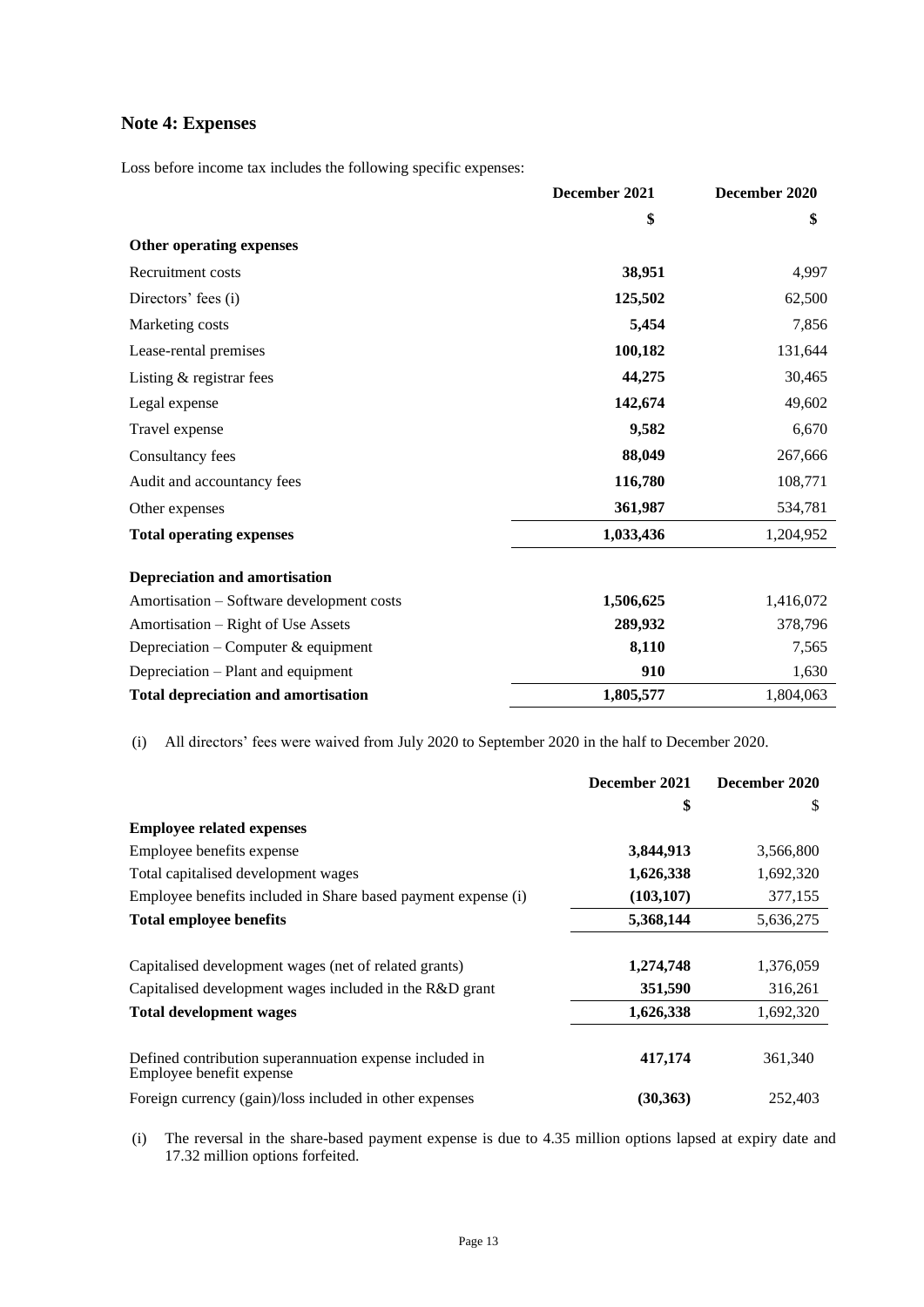## **Note 5: Trade & Other Receivables**

|                                                      | 31 December 2021<br>S, | <b>30 June 2021</b> |
|------------------------------------------------------|------------------------|---------------------|
| Trade debtors                                        | 4,925,409              | 2,865,120           |
| Less: Allowance for impairment                       | (27, 488)              |                     |
| Trade debtors not impaired                           | 4,897,921              | 2,865,120           |
| Research and Development grant receivable            | 3,100,180              | 2,651,254           |
| Provision for R&D Claim for Financial Year 2015/2016 | ۰                      | (1,527,734)         |
| Other receivables                                    | 24,912                 | 52,245              |
| Total trade and other receivables                    | 8,023,013              | 4,040,885           |

In December 2019 the Group was advised by Innovation & Science Australia (ISA) that the FY16 R&D claim included ineligible activities and offset the disputed amount against the FY2019 R&D refund. The Group appealed these findings and defended the legitimacy of its claim and requested a review of the findings by the Administrative Appeals Tribunal (AAT). The Group made a one-off provision of \$1,527,734 for the part repayment of the disputed FY16 R&D claim during the financial year ended 30 June 2020.

On 16 November 2021, the Group announced the successful resolution of its FY16 R&D claim and its appeal to the AAT. Under the settlement agreement, ISA has retracted the adverse findings regarding R&D activities that were previously deemed ineligible and has confirmed the majority are now found to be eligible R&D activities. The revised findings were that \$1,509,730 of the activities were deemed eligible and \$18,004 were deemed ineligible.

The Australian Tax Office (ATO) is reassessing Adslot's FY16 tax return, which Adslot expects will result in a tax refund to Adslot of approximately \$1.5m in the March 2022 quarter (this amount was previously deducted from the tax refund relating to Adslot's FY2019 R&D Tax Incentive claim). The one-off provision of \$1,527,734 was reversed and the ineligible activities \$18,004 was written off in December 2021.

The \$1,109,959 for FY21 R&D claim has been submitted to AusIndustry in December 2021 and is expected to be paid the current in March 2022 quarter. \$480,491 has been accrued year to date for FY22 R&D claim.

#### **Fair value of receivables**

Fair value of receivables at period end is measured to be the same as receivables net of the allowance for impairment.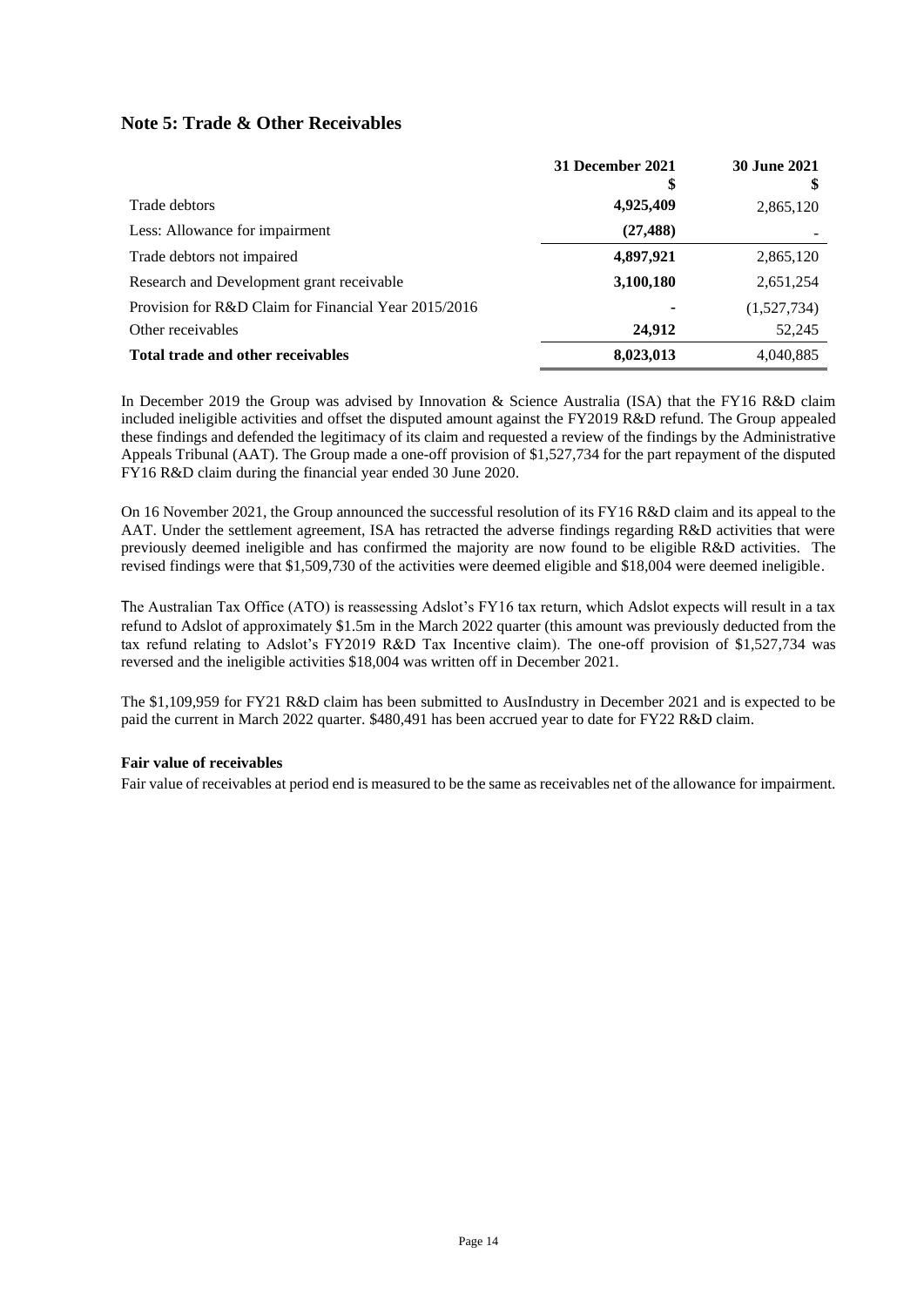# **Note 6: Intangible Assets**

#### **Period ended 31 December 2021**

| Opening net book amount                 | <b>Internally</b><br><b>Developed</b><br><b>Software</b><br>\$<br>7,493,878 | <b>Domain</b><br><b>Name</b><br>\$<br>38,267 | <b>Intellectual</b><br><b>Property</b><br>\$ | Goodwill<br>\$<br>5,161,939 | <b>Total</b><br>12,694,084 |
|-----------------------------------------|-----------------------------------------------------------------------------|----------------------------------------------|----------------------------------------------|-----------------------------|----------------------------|
| Acquisitions                            | 1,274,748                                                                   | ۰                                            | ۰                                            | ٠                           | 1,274,748                  |
| Amortisation                            | (1,506,625)                                                                 | ۰                                            |                                              | ۰.                          | (1,506,625)                |
| Carrying amount at 31 December 2021     | 7,262,001                                                                   | 38,267                                       | ۰                                            | 5,161,939                   | 12,462,207                 |
| At 31 December 2021                     |                                                                             |                                              |                                              |                             |                            |
| Cost                                    | 22,189,462                                                                  | 38,267                                       | 29,045,251                                   | 15,161,939                  | 66,434,919                 |
| Accumulated amortisation and impairment | (14, 927, 461)                                                              | $\blacksquare$                               | (29, 045, 251)                               | (10,000,000)                | (53,972,712)               |
| Carrying amount at 31 December 2021     | 7,262,001                                                                   | 38,267                                       |                                              | 5,161,939                   | 12,462,207                 |

## **Period ended 30 June 2021**

|                                         | <b>Internally</b><br><b>Developed</b><br><b>Software</b><br>\$ | Domain<br><b>Name</b><br>Ъ | <b>Intellectual</b><br><b>Property</b><br>ъ | Goodwill<br>S | <b>Total</b>   |
|-----------------------------------------|----------------------------------------------------------------|----------------------------|---------------------------------------------|---------------|----------------|
| Opening net book amount                 | 7,984,734                                                      | 38,267                     |                                             | 5,161,939     | 13,184,940     |
| Acquisitions                            | 2,401,649                                                      |                            |                                             |               | 2,401,649      |
| Amortisation                            | (2,892,505)                                                    |                            |                                             |               | (2,892,505)    |
| Carrying amount at 30 June 2021         | 7,493,878                                                      | 38,267                     | $\overline{\phantom{a}}$                    | 5,161,939     | 12,694,084     |
|                                         |                                                                |                            |                                             |               |                |
| At 30 June 2021                         |                                                                |                            |                                             |               |                |
| Cost                                    | 20,914,713                                                     | 38,267                     | 29,045,251                                  | 15,161,939    | 65,160,170     |
| Accumulated amortisation and impairment | (13, 420, 835)                                                 | $\overline{\phantom{a}}$   | (29,045,251)                                | (10,000,000)  | (52, 466, 086) |
| Carrying amount at 30 June 2021         | 7,493,878                                                      | 38,267                     |                                             | 5,161,939     | 12,694,084     |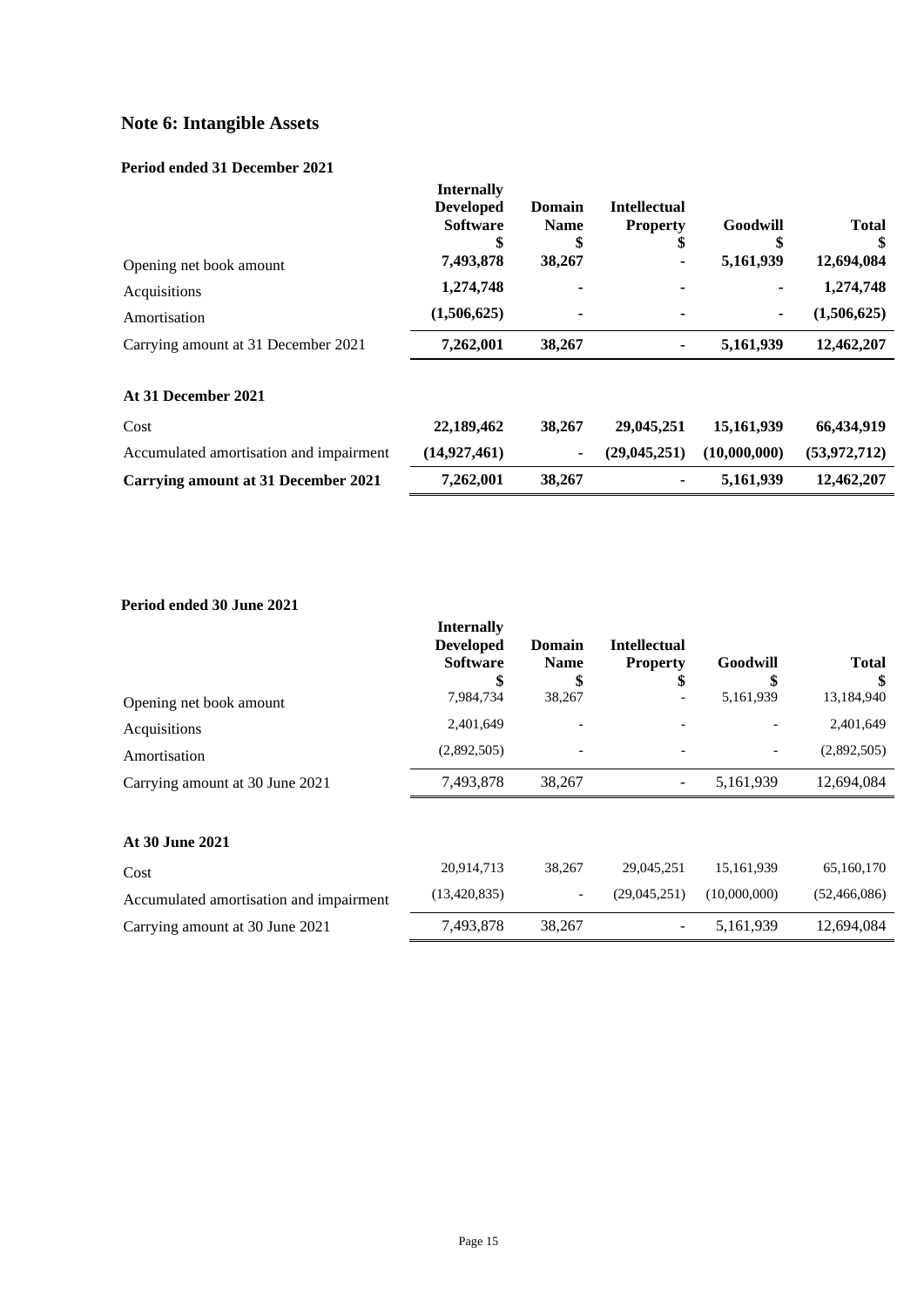## **Note 7: Property, Plant & Equipment**

#### **Period ended 31 December 2021**

|                                            | <b>Right of Use</b><br><b>Assets</b> | <b>Plant</b> and<br>Equipment | Computer<br>Equipment | <b>Total</b> |
|--------------------------------------------|--------------------------------------|-------------------------------|-----------------------|--------------|
|                                            | \$                                   | \$                            | S                     | \$           |
| Carrying amount at 01 July 2021            | 1,765,514                            | 2,232                         | 13,216                | 1,780,962    |
| <b>Additions</b>                           |                                      |                               | 28,587                | 28,587       |
| Disposals/write offs                       | -                                    |                               | (1,439)               | (1, 439)     |
| Lease modifications                        | (401)                                |                               |                       | (401)        |
| Depreciation/amortisation expense          | (289, 932)                           | (910)                         | (8,110)               | (298, 952)   |
| Net foreign exchange differences           |                                      | 21                            | 270                   | 291          |
| <b>Carrying amount at 31 December 2021</b> | 1,475,181                            | 1,343                         | 32,524                | 1,509,048    |

#### **Note 8: Other Liabilities**

| 31 December 2021 |         |
|------------------|---------|
| S                |         |
| 357,055          | 469,167 |
| ٠                | 171.974 |
| 357,055          | 641.141 |
|                  |         |

(i) The Group's US subsidiary Adslot Inc applied for and received two tranches of Paycheck Protection Program loan through HSBC USA. They are no fee loans provided by the US Federal Government for businesses impacted by COVID-19. The loans are for a two-year period, at 1.00% fixed interest rate and the loan payments deferred for the first six months. No collateral or guarantees were required. The full loan amounts are available for forgiveness provided the loans were utilised for allowable expenditure.

The Group applied and received full forgiveness on the first tranche of the loan \$158,258 in the June 2021 quarter. The Group also received full forgiveness of the second tranche in the December 2021 quarter. The June 2021 figure \$171,974 represents the balance of the second tranche at respective balance sheet date.

The proceeds from borrowings \$177,236 disclosed in the Consolidated Statement of Cash Flows is at historical exchange rate at the day of the receipt of loan. The amounts forgiven were recognised in the Consolidated Statement of Profit or Loss and Other Comprehensive Income as grant income.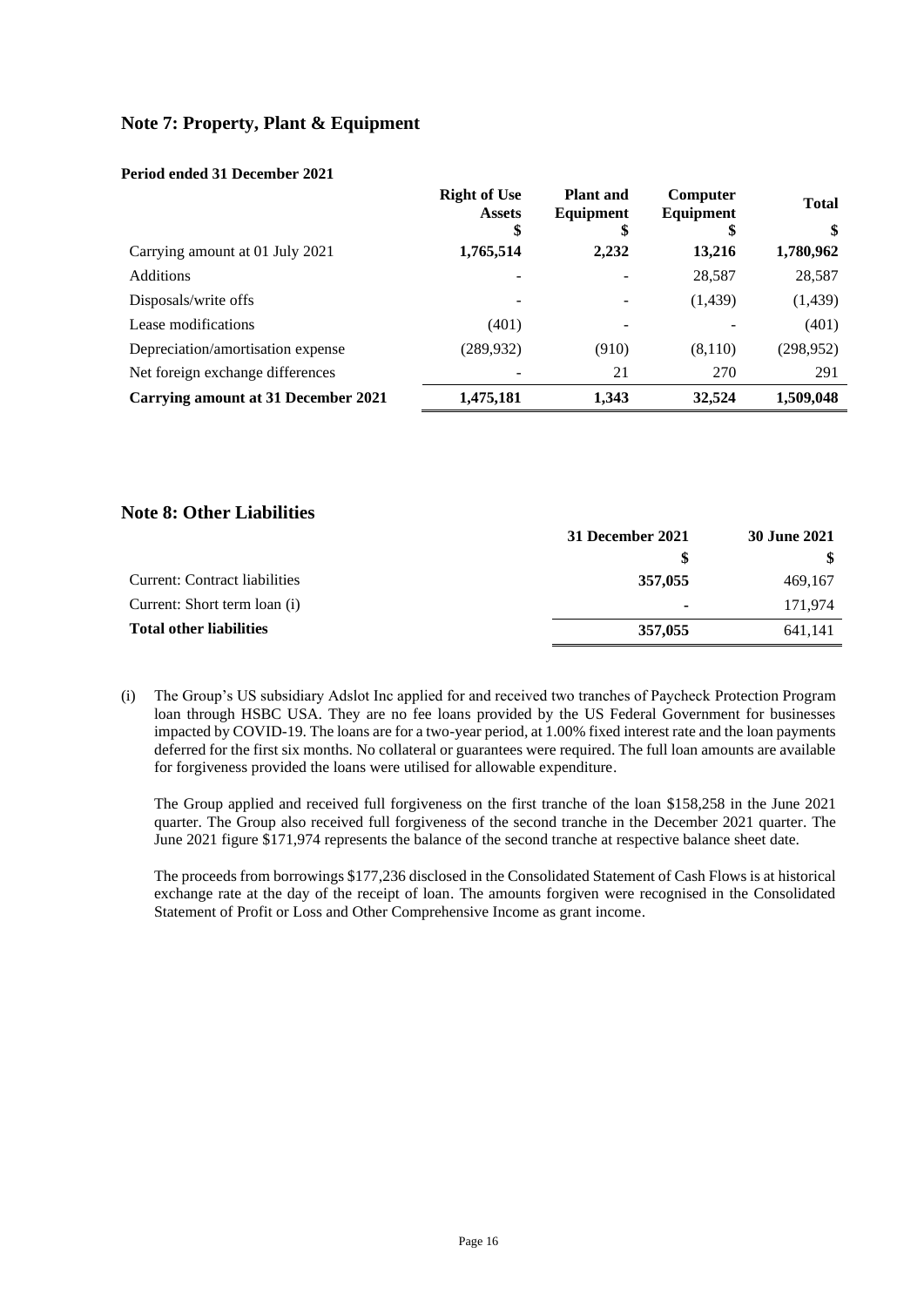## **Note 9: Equity Securities Issued**

|                                                       | December 2021 | December 2020 |
|-------------------------------------------------------|---------------|---------------|
| <b>Issues of Ordinary Shares during the half-year</b> | \$            | \$            |
| New Ordinary Shares issued $-$ value \$               |               | 3,439,053     |
| Treasury Shares movement – value \$                   |               |               |
| Total Ordinary Shares issued - value \$               |               | 3,439,053     |
|                                                       |               |               |
| New Ordinary Shares issued – number                   | ۰             | 126,689,656   |
| Treasury Shares movement – number                     |               |               |
| <b>Ordinary Shares issued – number</b>                |               | 126,689,656   |

## **Note 10: Contributed Equity**

|                              | Dec 2021<br>Number | Jun 2021<br><b>Number</b>               | Dec 2021 | <b>Jun 2021</b><br>- \$ |
|------------------------------|--------------------|-----------------------------------------|----------|-------------------------|
| Ordinary Shares – Fully Paid |                    | 1,981,875,995 1,981,875,995 155,670,845 |          | 155,670,845             |

Ordinary shares participate in dividends and the proceeds on winding up of the parent entity in proportion to the numbers of shares.

At the shareholders meeting each ordinary share is entitled to one vote when a poll is called, otherwise each shareholder has one vote on a show of hands.

| Date            | <b>Details</b>                             | Number of<br>shares | <b>Issue</b><br>Price - \$ | $Costs - $$ | Value- \$   |
|-----------------|--------------------------------------------|---------------------|----------------------------|-------------|-------------|
| $01-Ju1-20$     | Balance (including Treasury shares)        | 1,844,006,269       |                            | (3,342,619) | 151,878,828 |
| $17 - Dec-20$   | <b>Share Placement</b>                     | 126,689,656         | 0.029                      | (241, 434)  | 3,432,566   |
| $02$ -Feb-21    | <b>Share Placement</b>                     | 11,310,345          | 0.029                      | (19,082)    | 308,918     |
| $30 - Jun - 21$ |                                            | 1,982,006,270       |                            | (3,603,135) | 155,620,312 |
|                 | Less: Treasury shares                      | (130,275)           |                            |             | (12, 467)   |
| $30$ -Jun-21    | <b>Balance</b>                             | 1,981,875,995       |                            | (3,603,135) | 155,607,845 |
|                 |                                            |                     |                            |             |             |
| $01 - Iul - 21$ | <b>Balance (including Treasury shares)</b> | 1,982,006,270       |                            | (3,603,135) | 155,620,312 |
| $31 - Dec-21$   |                                            | 1,982,006,270       |                            | (3,603,135) | 155,620,312 |
|                 | Less: Treasury shares                      | (130,275)           |                            |             | (12, 467)   |
| 31-Dec-21       | <b>Balance</b>                             | 1,981,875,995       |                            | (3,603,135) | 155,607,845 |

#### **Movements in Paid-Up Capital**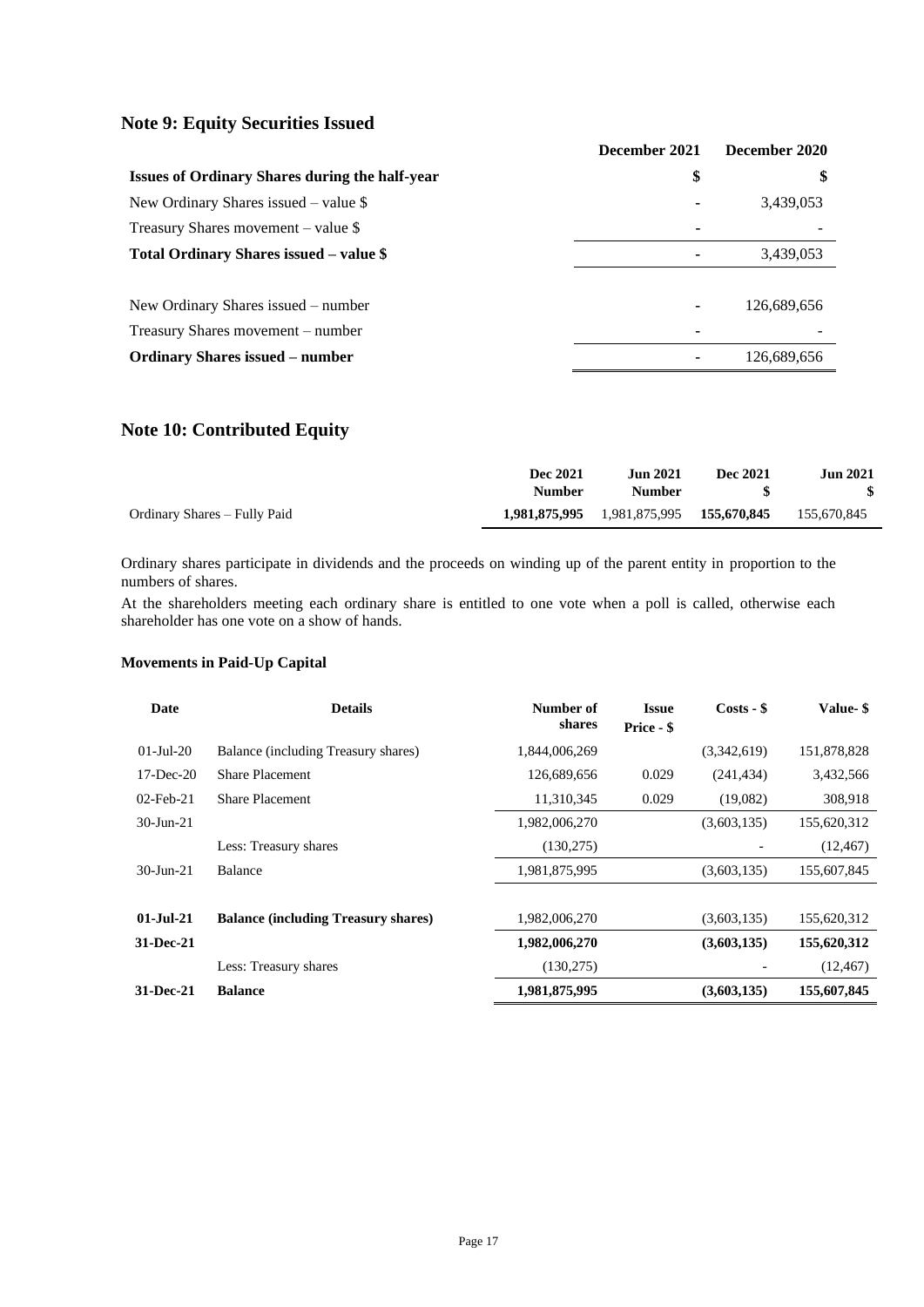## **Note 11: Events Subsequent to Reporting date**

Following receipt of unsolicited interest, the board has decided to commence a strategic review process with the objective of maximising shareholder value. This process will involve an assessment of the Group's strategic options and the alternative strategies available to unlock and enhance value for shareholders.

The review may conclude that the Group's current mix of products delivers the best value for shareholders and there is no certainty that the strategic review will lead to any particular outcome or transaction.

The Group will continue to keep shareholders informed in accordance with its continuous disclosure obligations.

Other than the strategic review, there have not been any events subsequent to the reporting date that have a significant impact on the financial statements or are expected to have a significant impact on future financial statements.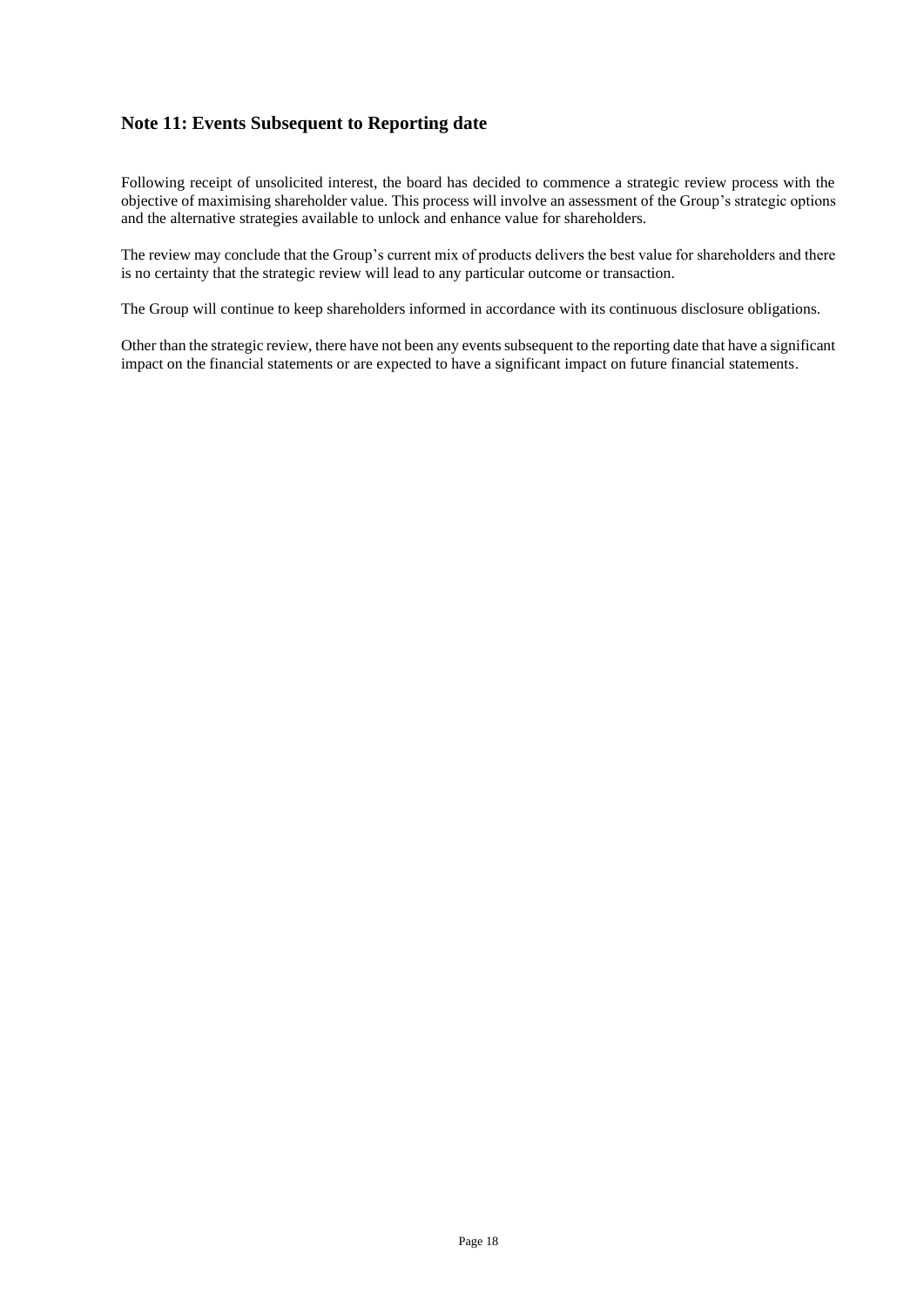## **Directors' Declaration**

In the Directors' opinion:

- (a) The financial statements and notes set out on pages 6 to 18 are in accordance with the *Corporations Act 2001*, including:
	- i) complying with Accounting Standards, AASB 134 interim financial reporting, the Corporations *Regulations 2001* and other mandatory professional reporting requirements; and
	- ii) giving a true and fair view of the Group's financial position as at 31 December 2021 and of its performance, as represented by the results of its operations, changes in equity and its cash flows, for the half-year ended on that date; and
- (b) there are reasonable grounds to believe that Adslot Ltd will be able to pay its debts as and when they become due and payable.

This declaration is made in accordance with a resolution of the Directors.

On behalf of the Directors.

**Andrew Barlow Chairman**

Melbourne 24 February 2022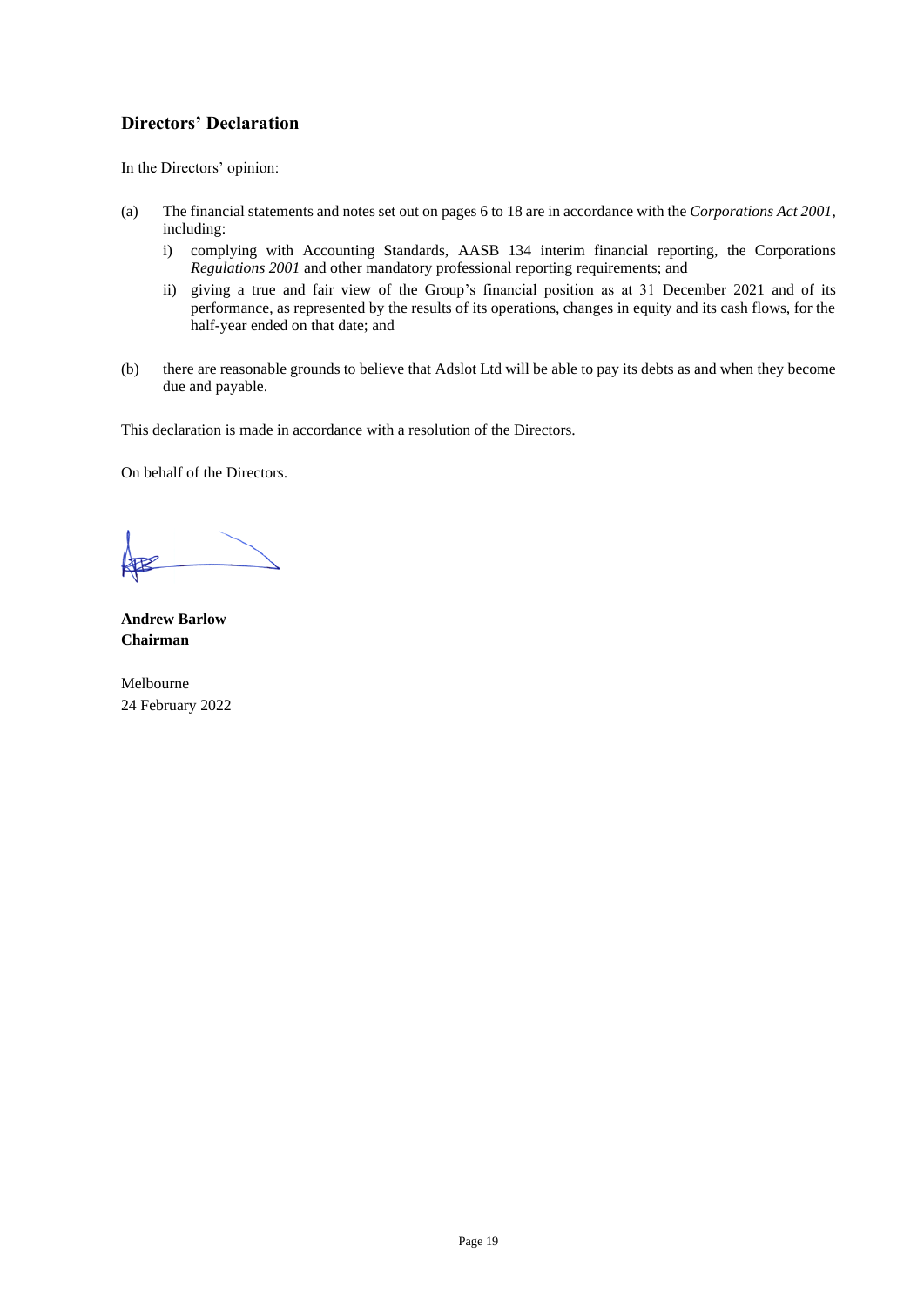

Collins Square, Tower 5 727 Collins Street Melbourne Victoria 3008

Correspondence to: GPO Box 4736 Melbourne VIC 3001

T +61 3 8320 2222 F +61 3 8320 2200 E info.vic@au.gt.com W www.grantthornton.com.au

# **Auditor's Independence Declaration**

To the Directors of Adslot Limited

In accordance with the requirements of section 307C of the *Corporations Act 2001*, as lead auditor for the review of Adslot Limited for the half-year ended 31 December 2021, I declare that, to the best of my knowledge and belief, there have been:

a no contraventions of the auditor independence requirements of the *Corporations Act 2001* in relation to the review; and

b no contraventions of any applicable code of professional conduct in relation to the review.

Grant Thornton

Grant Thornton Audit Pty Ltd Chartered Accountants

Die W Passans

E W Passaris Partner – Audit & Assurance

Melbourne, 24 February 2022

Grant Thornton Audit Pty Ltd ACN 130 913 594 a subsidiary or related entity of Grant Thornton Australia Ltd ABN 41 127 556 389

'Grant Thornton' refers to the brand under which the Grant Thornton member firms provide assurance, tax and advisory services to their clients<br>and/or refers to one or more member firms, as the context requires. Grant Thorn Ltd (GTIL). GTIL and the member firms are not a worldwide partnership. GTIL and each member firm is a separate legal entity. Services are delivered by the member firms. GTIL does not provide services to clients. GTIL and its member firms are not agents of, and do not obligate one another and are not liable for one another's acts or omissions. In the Australian context only, the use of the term 'Grant Thornton' may refer to<br>Grant Thornton Australia Limited ABN 41 127 556 389 and its Australian subsi Grant Thornton Australia Limited.

Liability limited by a scheme approved under Professional Standards Legislation.

**www.grantthornton.com.au**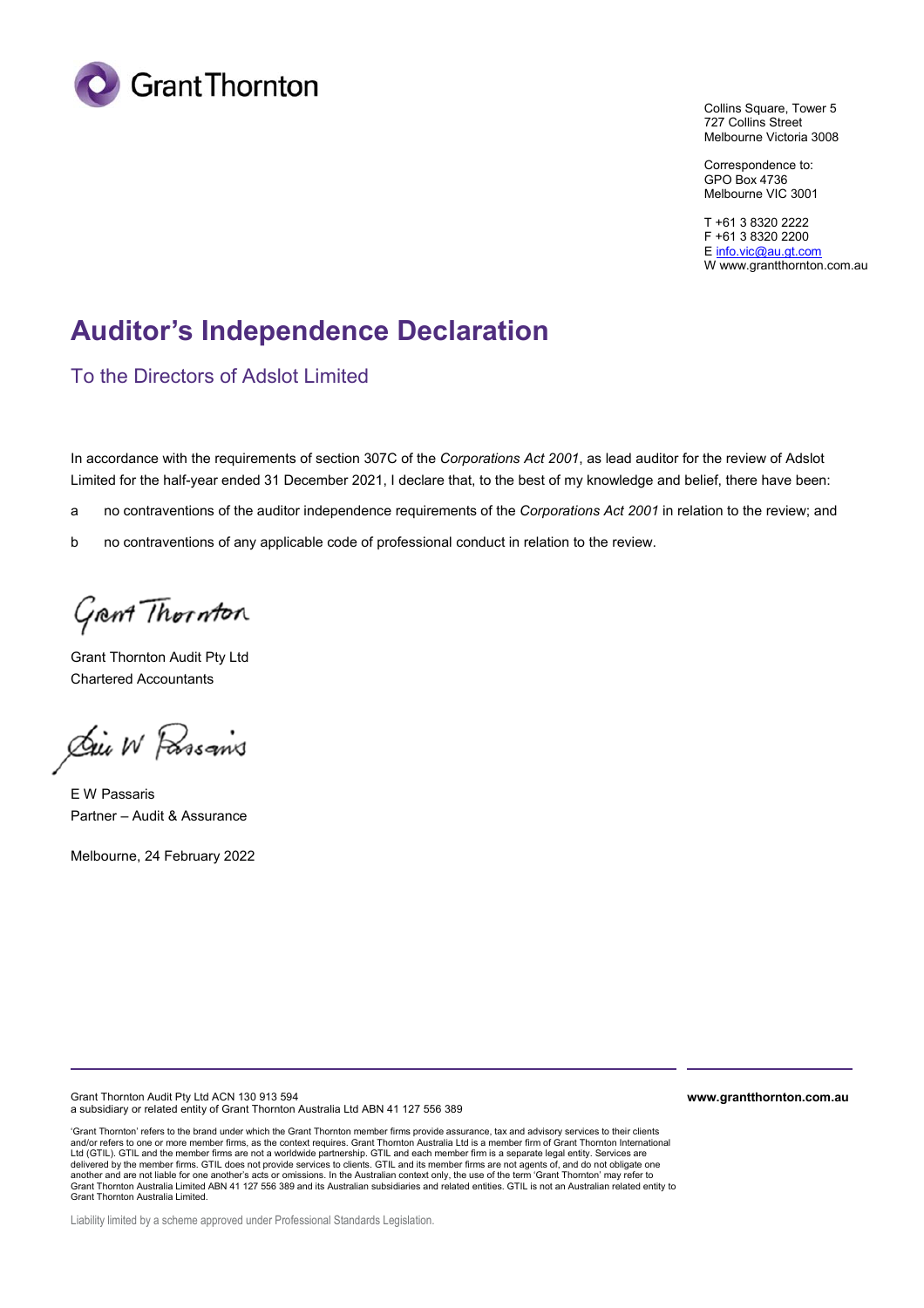

Level 22 Tower 5 Collins Square 727 Collins Street Melbourne VIC 3008

Correspondence to: GPO Box 4736 Melbourne Victoria 3001

**T** +61 3 8320 2222 **F** +61 3 8320 2200 **E** info.vic@au.gt.com **W** www.grantthornton.com.au

# **Independent Auditor's Review Report**

To the Members of Adslot Limited

#### **Report on the review of the half-year financial report**

#### **Conclusion**

We have reviewed the accompanying half-year financial report of Adslot Limited (the Company) and its subsidiaries (the Group), which comprises the consolidated statement of financial position as at 31 December 2021, and the consolidated statement of profit or loss and other comprehensive income, consolidated statement of changes in equity and consolidated statement of cash flows for the half year ended on that date, a description of accounting policies, other selected explanatory notes, and the directors' declaration.

Based on our review, which is not an audit, we have not become aware of any matter that makes us believe that the accompanying half-year financial report of Adslot Limited does not comply with the *Corporations Act 2001* including:

(a) giving a true and fair view of Adslot Limited's financial position as at 31 December 2021 and of its performance for the half year ended on that date; and

(b) complying with Accounting Standard AASB 134 *Interim Financial Reporting* and the *Corporations Regulations 2001.*

#### **Basis for Conclusion**

We conducted our review in accordance with ASRE 2410 *Review of a Financial Report Performed by the Independent Auditor of the Entity*. Our responsibilities are further described in the Auditor's Responsibilities for the Review of the Financial Report section of our report. We are independent of the Company in accordance with the auditor independence requirements of the *Corporations Act 2001* and the ethical requirements of the Accounting Professional and Ethical Standards Board's APES 110 *Code of Ethics for Professional Accountants (including Independence Standards)* (the Code) that are relevant to our audit of the annual financial report in Australia. We have also fulfilled our other ethical responsibilities in accordance with the Code.

#### **Material uncertainty related to going concern**

We draw attention to Note 1 (b) in the financial statements, which indicates that the Group incurred a net loss of \$1.2 million during the half year ended 31 December 2021, and management anticipate incurring further net losses from operations until such time as sufficient revenue growth is achieved. As stated in Note 1 (b), these events or conditions, along with other matters as set forth in Note 1(b), indicate that a material uncertainty exists that may cast doubt on the Group's ability to continue as a going concern. Our opinion is not modified in respect of this matter.

Grant Thornton Audit Pty Ltd ACN 130 913 594 a subsidiary or related entity of Grant Thornton Australia Ltd ABN 41 127 556 389 **www.grantthornton.com.au**

'Grant Thornton' refers to the brand under which the Grant Thornton member firms provide assurance, tax and advisory services to their clients and/or refers to one or more member firms, as the context requires. Grant Thornton Australia Ltd is a member firm of Grant Thornton International Ltd (GTIL). GTIL and the member firms are not a worldwide partnership. GTIL and each member firm is a separate legal entity. Services are delivered by the member firms. GTIL does not provide services to clients. GTIL and its member firms are not agents of, and do not obligate one another and are not liable for one another's acts or omissions. In the Australian context only, the use of the term 'Grant Thornton' may refer to Grant Thornton Australia Limited ABN 41 127 556 389 and its Australian subsidiaries and related entities. GTIL is not an Australian related entity to Grant Thornton Australia Limited.